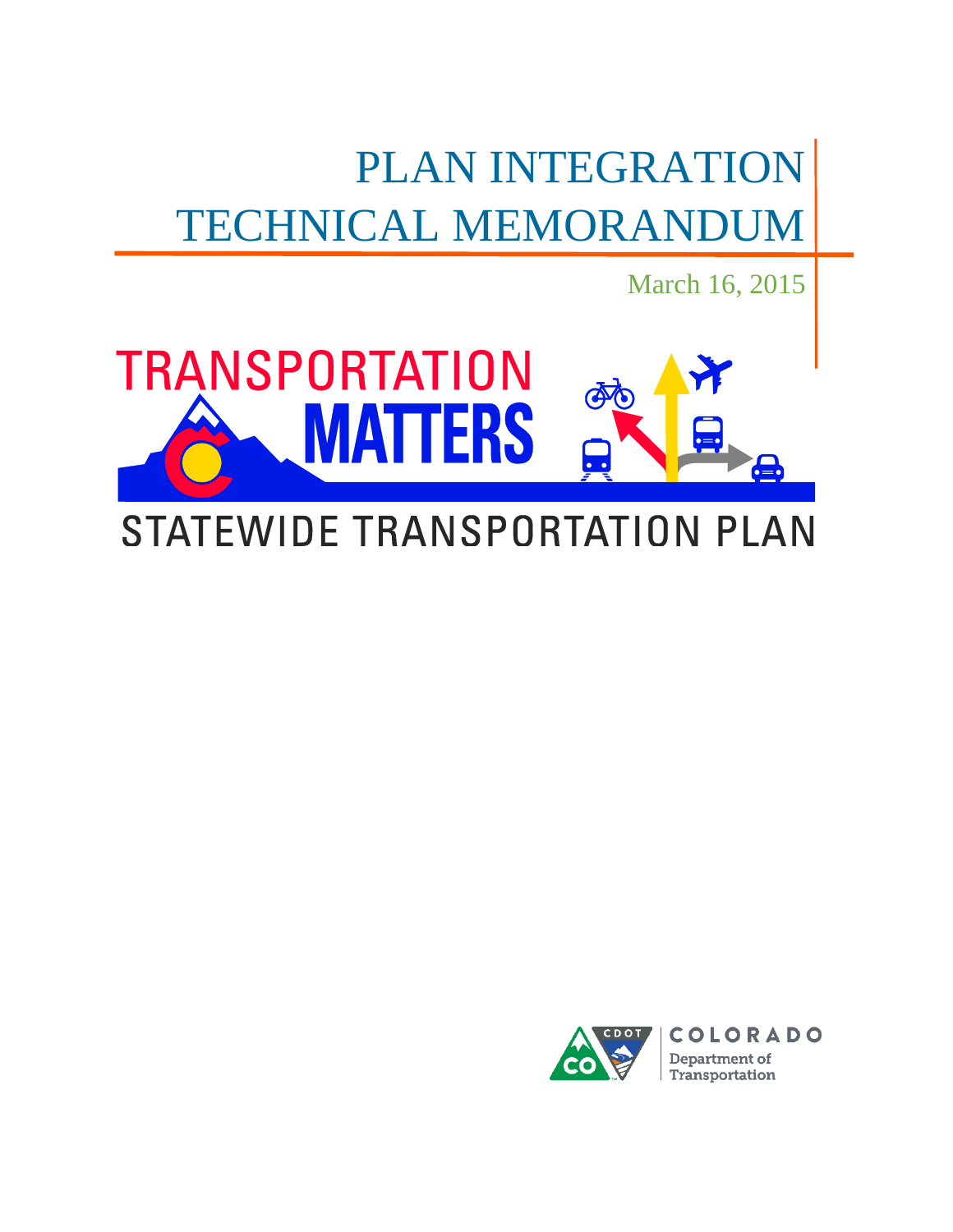

### **Purpose**

This technical memorandum has been completed as part of the development of multimodal plan integration material for the Colorado Department of Transportation's Statewide Transportation Plan. As most of the material for the plan is being provided via a web-based format, this document provides background information on material from other plans to be used as part of videos, presentations, and summary documents prepared for the "Moving Forward" and Executive Summary components of the plan. The plans discussed include:

- **Statewide Transit Plan (Table 1)**
- **Statewide Freight Plan (Table 2)**
- **Statewide Freight and Passenger Rail Plan (Table 3)**
- Statewide Bicycle and Pedestrian Plans Phases 1 and 2 (Table 4)
- **Statewide Aviation Plan (Table 5)**
- **Transportation Systems Management and Operations Plan (Table 6)**
- **Risked Based Asset Management Plan (Table 7)**
- **Strategic Highway Safety Plan (Table 8)**
- **-** Denver Regional Council of Governments (Table 9)
- **Grand Valley MPO (Table 10)**
- North Front Range MPO (Table 11)
- **Pikes Peak Area Council of Governments (Table 12)**
- **Pueblo Area Council of Governments (Table 13)**
- Regional Transportation Plans (Rural) General Overview (Table 14)

### **Plan Integration Process Summary**

The overall plan integration process for the Statewide Plan was conducted over the course of two years of plan development. At the outset, several of the plans to be integrated had not yet begun or had been recently started so the process was flexible in addressing plans in progress. At this point, there are still modal plans and MPO plans without complete drafts, which are being integrated to the extent possible.

**Figure 1** illustrates the general plan integration process. The general integration steps included:

 General review of plans to be integrated by staff and completion of plan "checklists" on key materials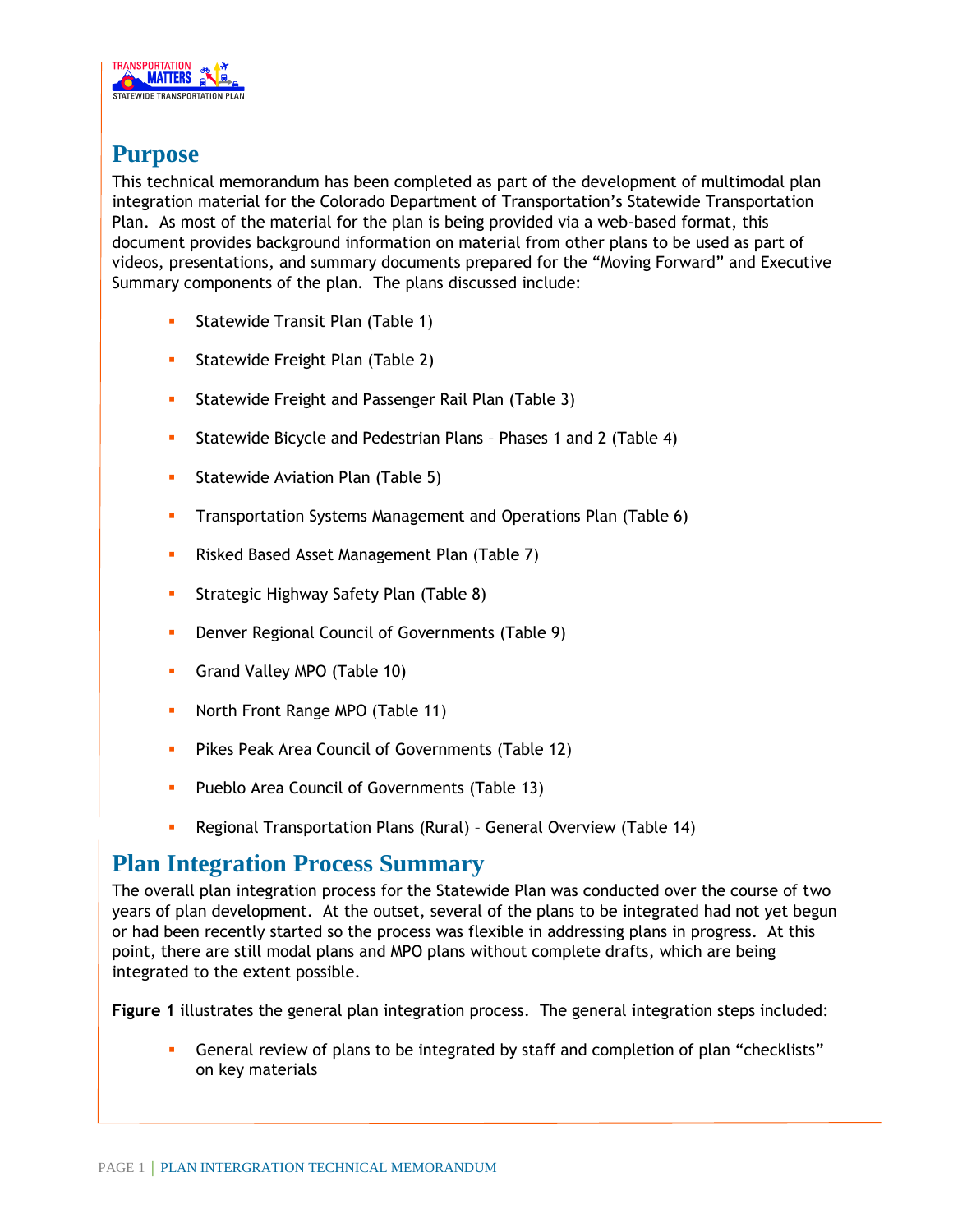

- Two group meetings with CDOT "plan owners" (project managers/branch staff) to discuss plan integration and plan status
- Individual topical/plan discussions and meetings with CDOT project managers/branch staff as needed at various points of plan development
- Rural Transportation Plans developed in parallel and in consultation with the Statewide Plan
- Updates of Metropolitan Planning Organizations (MPOs) at Statewide MPO Meetings and coordination on plan status. Information provided by MPOs when ready. Note that the MPO plans will be formally adopted as part of the Statewide Plan as amendments based on their current schedule.

**Figure 1: Plan Integration Framework**



### **Organization of Plan Integration Elements**

This plan integration summary is organized using a tabular approach, which incorporates key elements for each plan reviewed and integrated. The following sample table illustrates the information discussed in the tables prepared for each plan.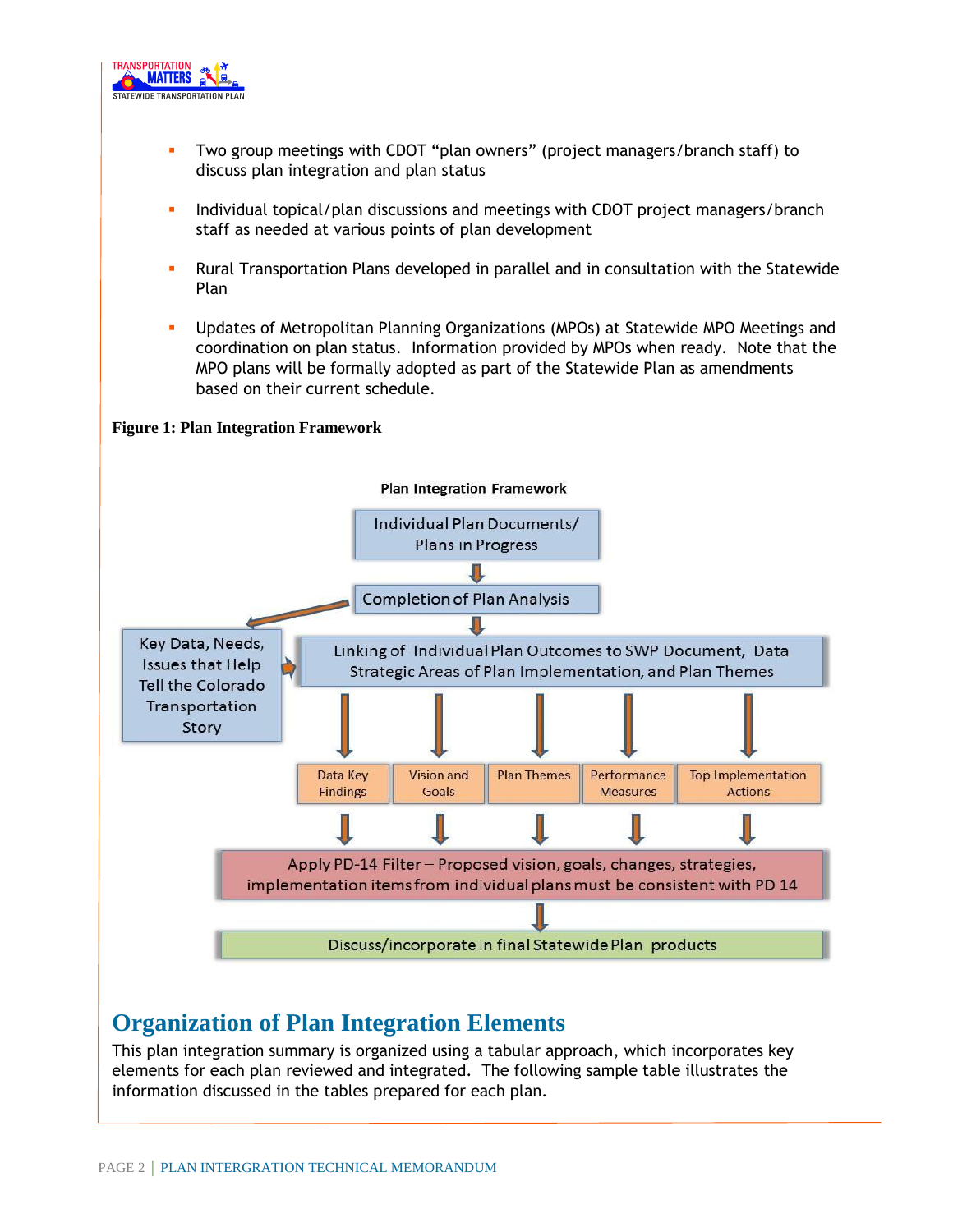

| <b>PLAN INTEGRATION ELEMENTS</b>                                       |                                                                                                                                            |
|------------------------------------------------------------------------|--------------------------------------------------------------------------------------------------------------------------------------------|
| <b>PLAN AND DATE</b>                                                   | The name of the plan and its publication date (Month and Year)                                                                             |
| <b>PLAN VISION</b>                                                     | If the plan has a vision statement it is included here. This would be the top<br>message of the plan to integrate into the Statewide Plan. |
| <b>PLAN GOALS</b>                                                      | If the plan has a list of goals, they are included here. These would be<br>additional key messages to integrate into the Statewide Plan.   |
| <b>ADDITIONAL KEY</b><br><b>POINTS FOR "MOVING</b><br><b>FORWARD"</b>  | A quick list of any other key message points from the plan not captured in<br>Vision or Goals.                                             |
| <b>TOP IMPLEMENTATION</b><br><b>ACTIONS FOR</b><br>"MOVING FORWARD"    | If the plan has implementation actions that are relevant to the Statewide<br>Plan they are listed here.                                    |
| <b>PERFORMANCE</b><br><b>MEASUREMENT FOR</b><br>"MOVING FORWARD"       | If the plan outlines performance measurement, it is briefly discussed here.                                                                |
| <b>OTHER WAYS</b><br><b>INTEGRATED IN THE</b><br><b>STATEWIDE PLAN</b> | Brief bullet points of the other components of the Statewide Plan where<br>plan information was integrated.                                |

The Technical Memorandum is organized to first discuss plans for other specific modes of transportation (modal plans), then discuss plans that are more topical in nature and prepared by specific divisions or branches within CDOT (division/branch plans), and finally generally discuss integration of MPO and regional plans.

### **Modal Plans**

#### **Table 1: Statewide Transit Plan**

| <b>PLAN</b>                                                           | STATEWIDE TRANSIT PLAN (COMPLETION ANTICIPATED IN EARLY 2015)                                                                                                                                                                                                                                                                                                                                                                                                                                                                                                                                                                                                                                                                                       |
|-----------------------------------------------------------------------|-----------------------------------------------------------------------------------------------------------------------------------------------------------------------------------------------------------------------------------------------------------------------------------------------------------------------------------------------------------------------------------------------------------------------------------------------------------------------------------------------------------------------------------------------------------------------------------------------------------------------------------------------------------------------------------------------------------------------------------------------------|
| <b>PLAN VISION</b>                                                    | Colorado's public transit system will enhance mobility for residents and<br>visitors in an effective, safe, efficient, and sustainable manner; will offer<br>meaningful transportation choices to all segments of the state's population;<br>and will improve access to and connectivity among transportation modes.                                                                                                                                                                                                                                                                                                                                                                                                                                |
| <b>PLAN GOALS</b>                                                     | Increase communication, collaboration, and coordination within the<br>п<br>statewide transportation network.<br>Improve travel opportunities within and between communities.<br><b>COL</b><br>Develop a framework of a transit system that is environmentally<br>п<br>beneficial over time.<br>Create a transit system that will contribute to the economic vitality of<br>ш<br>the state, its regions, and its communities to reduce transportation<br>costs for residents, businesses, and visitors.<br>Establish public transit as an important element within an integrated<br>ш<br>multimodal transportation system.<br>Create a transit system in which travelers feel safe and secure and in<br>×<br>which transit facilities are protected. |
| <b>ADDITIONAL KEY</b><br><b>POINTS FOR "MOVING</b><br><b>FORWARD"</b> | The introduction of Bustang as an interregional transit service on the Front<br>Range and I-70 Mountain Corridor.                                                                                                                                                                                                                                                                                                                                                                                                                                                                                                                                                                                                                                   |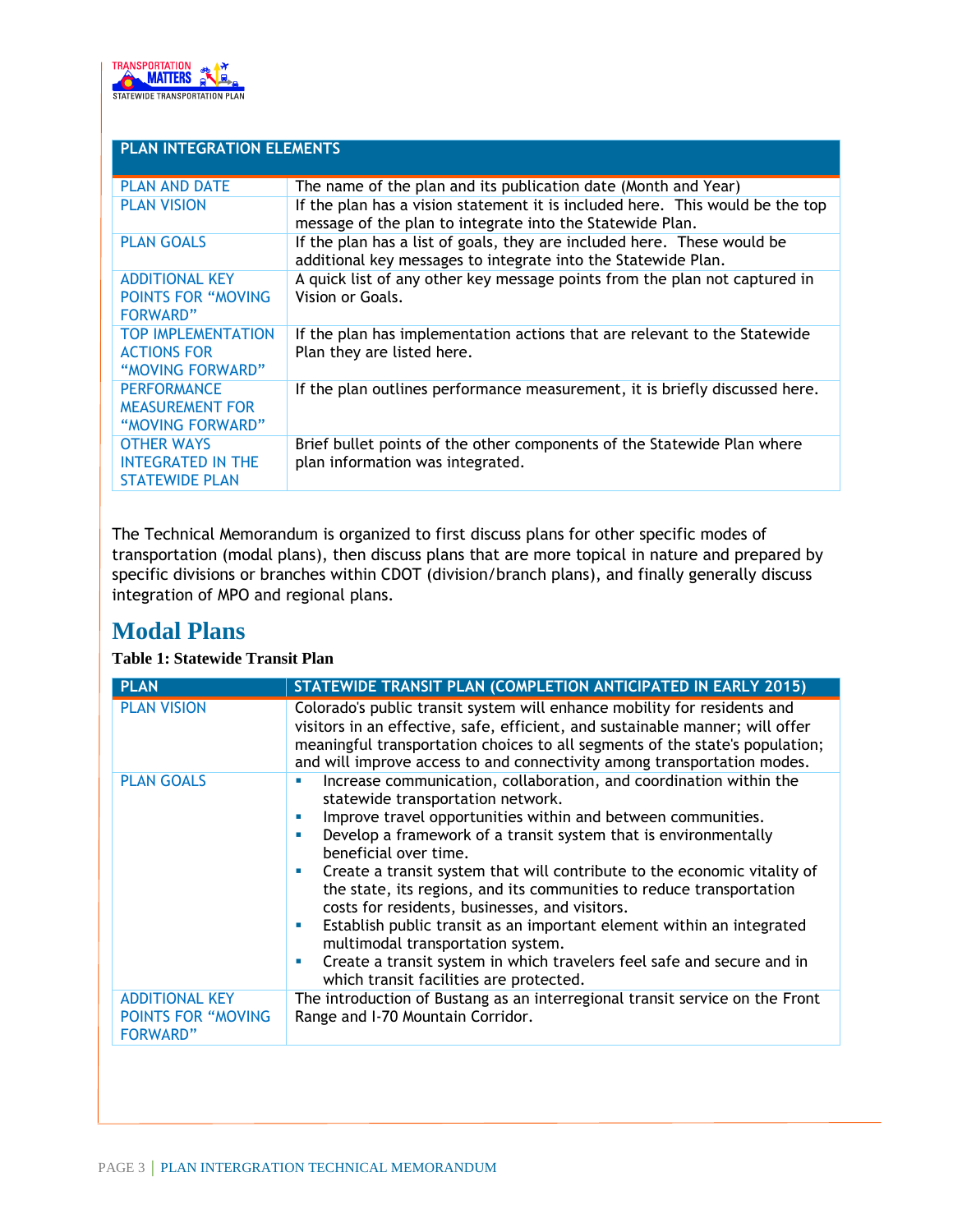

| <b>PLAN</b>                                                            | STATEWIDE TRANSIT PLAN (COMPLETION ANTICIPATED IN EARLY 2015)                                                                                                                                                                                                                                                                                                     |
|------------------------------------------------------------------------|-------------------------------------------------------------------------------------------------------------------------------------------------------------------------------------------------------------------------------------------------------------------------------------------------------------------------------------------------------------------|
| <b>TOP IMPLEMENTATION</b><br><b>ACTIONS FOR</b><br>"MOVING FORWARD"    | All Implementation Actions are subject to the availability of state and<br>federal funds. At present, with limited funds, maintenance of existing<br>transit service is a top priority. If additional funds become available, CDOT<br>will work with transit providers to look at enhancing and expanding service<br>as identified by the Implementation Actions. |
| <b>PERFORMANCE</b><br><b>MEASUREMENT FOR</b><br>"MOVING FORWARD"       | Qualitative or quantitative performance measures are identified for each<br>implementation.                                                                                                                                                                                                                                                                       |
| <b>OTHER WAYS</b><br><b>INTEGRATED IN THE</b><br><b>STATEWIDE PLAN</b> | Data and graphics used in the Key Data Findings presentations.<br>ш<br>Integrated as applicable into Regional Transportation Plans.<br>u,<br>Forecast needs used as part of overall Statewide Needs and Gap<br>u,<br>Analysis.                                                                                                                                    |

#### **Table 2: Statewide Freight Plan**

| <b>PLAN</b>                                                           | STATEWIDE FREIGHT PLAN (COMPLETION ANTICIPATED IN SPRING 2015)                                                                                                                                                                                                                                                                                                                                                                                                                                                                                                                                                                                                                                                |
|-----------------------------------------------------------------------|---------------------------------------------------------------------------------------------------------------------------------------------------------------------------------------------------------------------------------------------------------------------------------------------------------------------------------------------------------------------------------------------------------------------------------------------------------------------------------------------------------------------------------------------------------------------------------------------------------------------------------------------------------------------------------------------------------------|
| <b>PLAN VISION</b>                                                    | The Colorado freight system will support improving the movement of freight<br>in a safe, efficient, coordinated, and reliable manner. In addition, the system<br>will contribute to a balanced transportation network, cooperative land use<br>planning, economic growth, a better environment, and energy efficiency.<br>Freight infrastructure and service will expand depending on available funds to<br>provide increased transportation capacity, cost effectiveness, accessibility,<br>and intermodal connectivity to meet freight market demands through<br>investments, which include public-private partnerships.                                                                                    |
| <b>PLAN GOALS</b>                                                     | Safety: Develop and implement programs and projects to improve the<br>Ű.<br>safety of moving goods in a multimodal transportation system.<br>Efficiency: Enhance mobility and connectivity, provide reliability, and<br>a,<br>relieve congestion for freight movement.<br>Economic Vitality: Invest in and sustain a freight system to support state,<br>u,<br>regional, and local economic development goals.<br>Environmental Stewardship: Make freight-related decisions consistent with<br>L.<br>CDOT's commitment to protect the environment and quality of life for<br>Colorado's citizens.                                                                                                             |
| <b>ADDITIONAL KEY</b><br><b>POINTS FOR "MOVING</b><br><b>FORWARD"</b> | The purpose of the Plan is to guide improvement of the overall effectiveness<br>of the freight system within the state. This Plan is developed to address the<br>highway element of the state's long-range multi-modal transportation plan.<br>Freight movement plays a significant role in Colorado and is vital to both<br>residents and the economy. Almost everything we see in our homes and<br>communities has been transported as freight. Necessities for daily life, so<br>readily available, are supplied through a complex system of production and<br>transportation. Every shipment of goods provides a tangible or economic<br>benefit to numerous people and communities throughout our state. |
| <b>TOP IMPLEMENTATION</b><br><b>ACTIONS FOR</b><br>"MOVING FORWARD"   | The Freight Plan has numerous initiatives and action items. Highlights<br>include:<br>Implementing freight project criteria in project decision making.<br>a,<br>Highway truck crash reduction through annual monitoring with a focus on<br>ш<br>crash types.<br>Section 130 Rail Crossing Safety Program.<br>ш<br>Improving Geometric Design - These include elements such as lane and<br>ш<br>shoulder width, grade, climbing lane requirements.                                                                                                                                                                                                                                                            |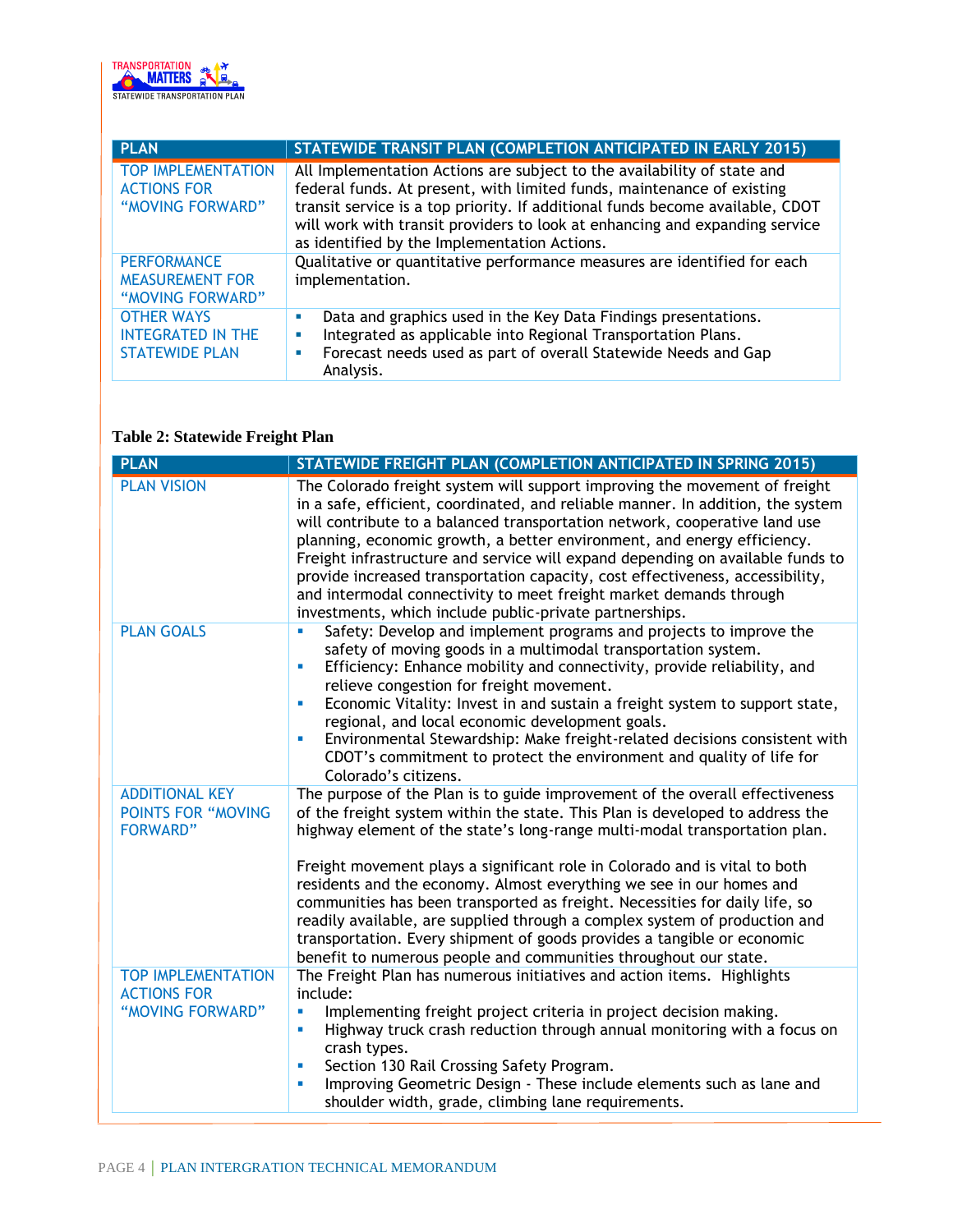

| <b>PLAN</b>                                                            | STATEWIDE FREIGHT PLAN (COMPLETION ANTICIPATED IN SPRING 2015)                                                                                                                                                                                                                                                                   |
|------------------------------------------------------------------------|----------------------------------------------------------------------------------------------------------------------------------------------------------------------------------------------------------------------------------------------------------------------------------------------------------------------------------|
|                                                                        | Improve access to safe truck parking facilities and updating the truck<br><b>CONTRACTOR</b><br>parking guide. Identifying options for truck electrified parking.<br>Annual freight bottleneck assessment and reliability assessments.<br>×<br>Monitor key energy corridors.<br><b>CONTRACTOR</b><br>Rail improvement fund.<br>m. |
| <b>PERFORMANCE</b><br><b>MEASUREMENT FOR</b><br>"MOVING FORWARD"       | PD 14.0, adopted February 2015, includes measure and objectives for system<br>performance of Colorado Freight Corridors. Additional safety measures and<br>objectives anticipated for truck freight and freight rail in a later update.                                                                                          |
| <b>OTHER WAYS</b><br><b>INTEGRATED IN THE</b><br><b>STATEWIDE PLAN</b> | Data and graphics used in the Key Data Findings presentations.<br>×.<br>Integrated as applicable into Regional Transportation Plans.<br>п                                                                                                                                                                                        |

### **Table 3: Statewide Freight and Passenger Rail Plan**

| STATEWIDE FREIGHT AND PASSENGER RAIL PLAN (MARCH, 2012)                                                                                                                                                                                                                                                                                                                                                                                                                                                                                                                                                                                                                                                                                                                                                                                       |
|-----------------------------------------------------------------------------------------------------------------------------------------------------------------------------------------------------------------------------------------------------------------------------------------------------------------------------------------------------------------------------------------------------------------------------------------------------------------------------------------------------------------------------------------------------------------------------------------------------------------------------------------------------------------------------------------------------------------------------------------------------------------------------------------------------------------------------------------------|
| The Colorado rail system will improve the movement of freight and<br>passengers in a safe, efficient, coordinated, and reliable manner. In<br>addition, the system will contribute to a balanced transportation network,<br>cooperative land use planning, economic growth, a better environment, and<br>energy efficiency. Rail infrastructure and service will expand to provide<br>increased transportation capacity, cost effectiveness, accessibility, and<br>intermodal connectivity to meet freight and passenger market demands<br>through investments, which include public-private partnerships.                                                                                                                                                                                                                                    |
| Create a balanced transportation system utilizing cooperative land use<br>×<br>planning to create freight and passenger rail connectivity and<br>accessibility without compromising existing rail service and<br>infrastructure.<br>Provide for the safety of people, infrastructure, and goods.<br>×<br>Expand rail infrastructure and freight and passenger rail services to<br>u.<br>meet future demand through strategic investments, which include<br>public-private partnerships with privately owned service providers.<br>Promote through education the energy efficiency, environmental, and<br>u.<br>economic benefits of freight and passenger rail transportation<br>throughout the state.<br>Use the efficiencies of freight and passenger rail to support<br>×<br>communities and enhance economic growth throughout the state. |
| Freight and passenger rail have a significant impact on the economy,<br>environmental resources, land use, communities, and of course,<br>transportation. The freight and passenger rail systems in Colorado have the<br>opportunity to move people and goods, create jobs, increase access and<br>connections, manage highway congestion, and help reduce greenhouse gas<br>(GHG) emissions.<br>The only "priority" rail corridors included are the north-south, east-west<br>994-mile Strategic Rail Corridor Network (STRACNET) to support defense<br>emergencies. Roughly parallels I-25 north and south, I-70 west of Denver,<br>and US 40/287 east of Denver.                                                                                                                                                                           |
| Each MPO and Transportation Planning Region should reconsider the<br>L.                                                                                                                                                                                                                                                                                                                                                                                                                                                                                                                                                                                                                                                                                                                                                                       |
| definition of the corridors in light of information provided in the plan.<br>Each MPO and Transportation Planning Region should use the needs<br>u.                                                                                                                                                                                                                                                                                                                                                                                                                                                                                                                                                                                                                                                                                           |
|                                                                                                                                                                                                                                                                                                                                                                                                                                                                                                                                                                                                                                                                                                                                                                                                                                               |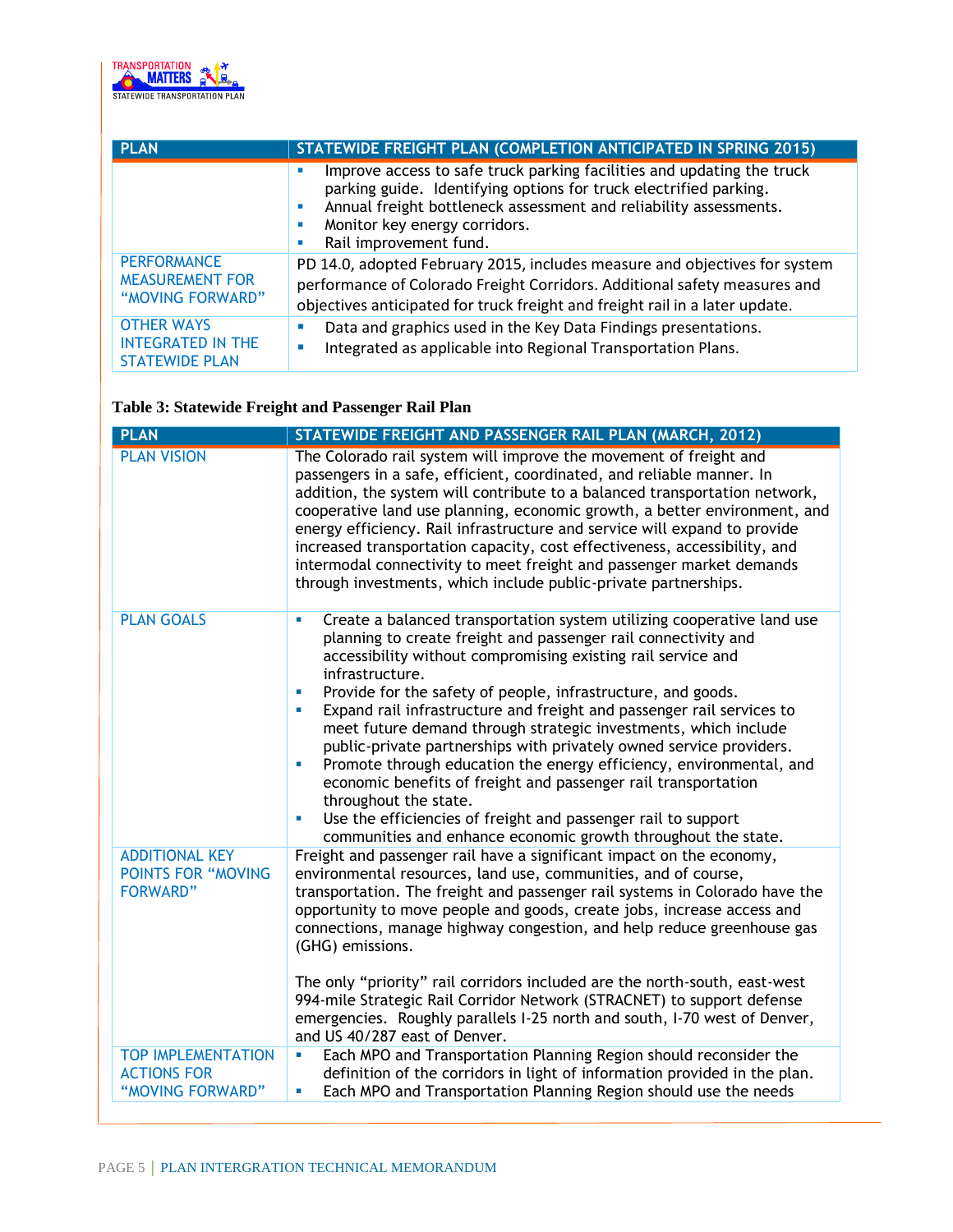

| <b>PLAN</b>                                                                           | STATEWIDE FREIGHT AND PASSENGER RAIL PLAN (MARCH, 2012)                                                                                                                                                                                                                                                                                                                                                                                                                                                                                                                                                                                                                                                                                                                                                                                                                                                                                                                                                                                                                                                                                                                                                                                                                                                                                                                                                                                                                                                                                                                                                                                                                                                                                     |
|---------------------------------------------------------------------------------------|---------------------------------------------------------------------------------------------------------------------------------------------------------------------------------------------------------------------------------------------------------------------------------------------------------------------------------------------------------------------------------------------------------------------------------------------------------------------------------------------------------------------------------------------------------------------------------------------------------------------------------------------------------------------------------------------------------------------------------------------------------------------------------------------------------------------------------------------------------------------------------------------------------------------------------------------------------------------------------------------------------------------------------------------------------------------------------------------------------------------------------------------------------------------------------------------------------------------------------------------------------------------------------------------------------------------------------------------------------------------------------------------------------------------------------------------------------------------------------------------------------------------------------------------------------------------------------------------------------------------------------------------------------------------------------------------------------------------------------------------|
|                                                                                       | assessment part of the plan to define the overall corridor goals and<br>strategies.<br>The Transit and Rail Advisory Committee should provide input to the<br>Ű.<br>STAC and the Transit and Intermodal Committee of the TC on rail<br>issues.<br>ù.<br>The plan suggests CDOT support retention of all Amtrak service in<br>Colorado (the California Zephyr basically along the I-70 alignment and<br>the Southwest Chief through the southeast corner of the state) by<br>working with New Mexico and Kansas to maintain the existing route. A<br>proposed Southwest Chief re-routing would terminate service to Lamar,<br>La Junta, and Trinidad.<br>Position Colorado for future federal funding for freight and passenger-<br>ш<br>related infrastructure improvements.<br>Explore new state and local funding sources for rail-related programs,<br>ш<br>infrastructure, and services.<br>Maximize use of existing infrastructure and monitor significant rail<br>L.<br>corridor infrastructure to ensure future corridor preservation and<br>expansion.<br>Facilitate meetings among the Colorado Office of Economic<br>L.<br>Development, the Class I and short line railroads, regional economic<br>development agencies, and representatives of various economic<br>sectors, such as agriculture, defense, tourism, and energy, to explore<br>win/win opportunities to grow the Colorado and local/regional<br>economies.<br>Develop and implement a Short Line Railroad Assistance Program similar<br>a,<br>to the one in Kansas and other states, in which state low-interest<br>revolving loans are used to provide necessary capital funding.<br>Support linking of Colorado's passenger rail systems to the developing<br>u, |
| <b>PERFORMANCE</b><br><b>MEASUREMENT FOR</b><br>"MOVING FORWARD"<br><b>OTHER WAYS</b> | national intercity and high-speed rail networks.<br>The plan suggests performance measures could be developed from those<br>listed in the state and federal planning factor sections of the plan.<br>However, no specific performance measures are outlined in the plan.<br>Accessibility<br>a,<br>Mobility<br>ù.<br>Economic development<br>ш<br>Quality of life<br>u,<br>Environmental and resource conservation<br>a,<br>Safety<br>ш<br>Operational efficiency<br>ш<br>System preservation and expansion<br>a,<br>Data and graphics used in the Key Data Findings presentations.<br>$\mathbf{r}$                                                                                                                                                                                                                                                                                                                                                                                                                                                                                                                                                                                                                                                                                                                                                                                                                                                                                                                                                                                                                                                                                                                                         |
| <b>INTEGRATED IN THE</b><br><b>STATEWIDE PLAN</b>                                     | Integrated as applicable into Regional Transportation Plans.<br>a,                                                                                                                                                                                                                                                                                                                                                                                                                                                                                                                                                                                                                                                                                                                                                                                                                                                                                                                                                                                                                                                                                                                                                                                                                                                                                                                                                                                                                                                                                                                                                                                                                                                                          |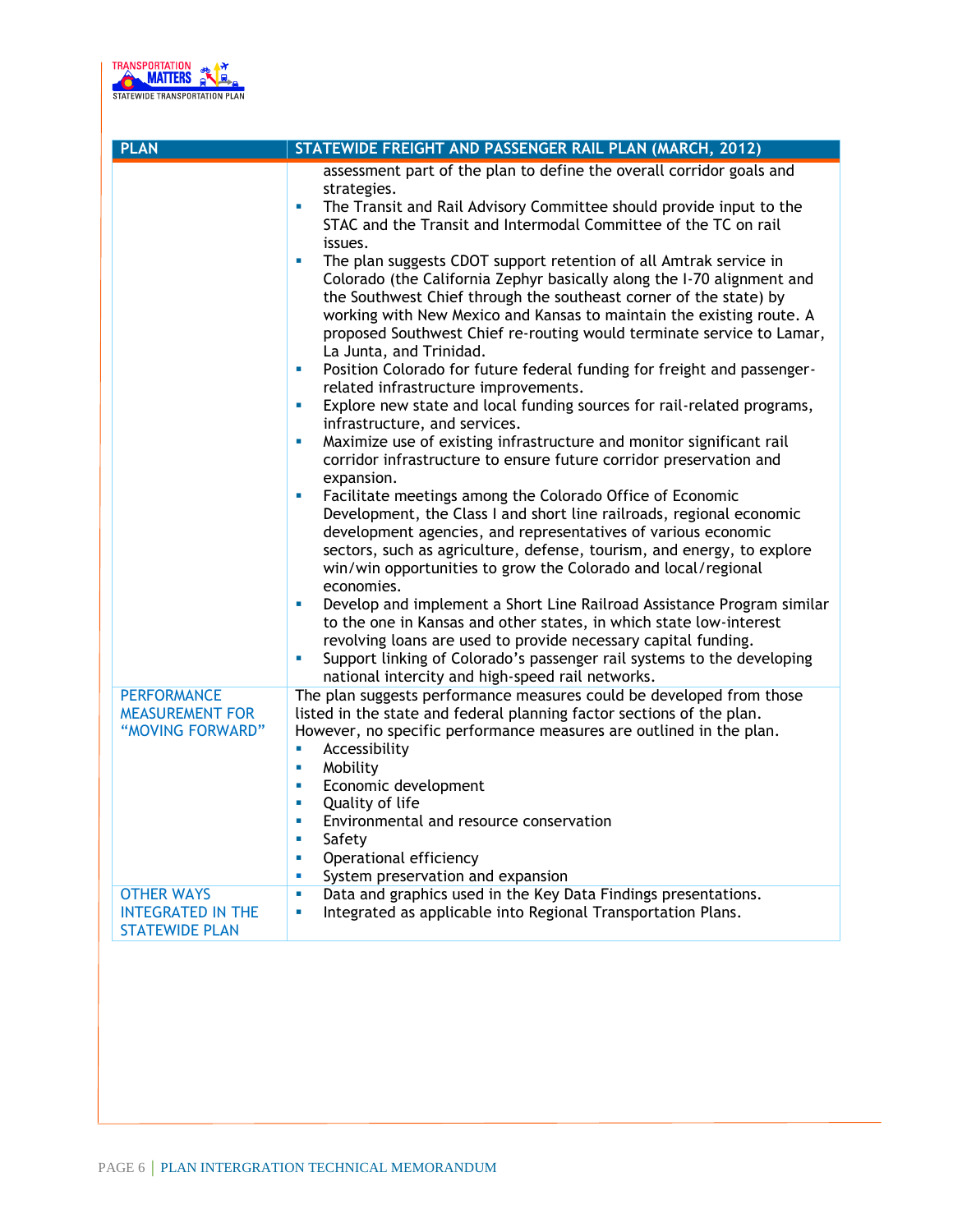

### **Table 4: Bicycle and Pedestrian Plan**

| <b>PLAN</b>                                                           | BICYCLE AND PEDESTRIAN PLANS (PHASE 1, OCTOBER 2012 AND PHASE 2<br><b>ONGOING)</b>                                                                                                                                                                                                                                                                                                                                                                                                                                                                                                                                                                                                                                                                                                                                                                                                                                                                                                                                                                                                                                                                                                                                                                                                                                                                                                                                                                                                                                                                                                                                            |
|-----------------------------------------------------------------------|-------------------------------------------------------------------------------------------------------------------------------------------------------------------------------------------------------------------------------------------------------------------------------------------------------------------------------------------------------------------------------------------------------------------------------------------------------------------------------------------------------------------------------------------------------------------------------------------------------------------------------------------------------------------------------------------------------------------------------------------------------------------------------------------------------------------------------------------------------------------------------------------------------------------------------------------------------------------------------------------------------------------------------------------------------------------------------------------------------------------------------------------------------------------------------------------------------------------------------------------------------------------------------------------------------------------------------------------------------------------------------------------------------------------------------------------------------------------------------------------------------------------------------------------------------------------------------------------------------------------------------|
| <b>PLAN VISION</b>                                                    | The Colorado Department of Transportation intends to increase bicycling and<br>walking activity levels, for both transportation and recreational purposes,<br>through both infrastructure projects and promotional programs, to help<br>achieve the broadly established and supported economic, public health,<br>environmental, and quality of life benefits.                                                                                                                                                                                                                                                                                                                                                                                                                                                                                                                                                                                                                                                                                                                                                                                                                                                                                                                                                                                                                                                                                                                                                                                                                                                                |
| <b>PLAN GOALS</b>                                                     | Increase Bicycling and Walking Activity.<br>u,<br>Enhance Safety.<br>u,<br>Expand Recreational Opportunities and Enhance Quality of Life.<br>ш<br>Improve Public Health.<br>u.<br>Improve the Environment, Air Quality, and Fossil Fuel Independence.<br>u.<br>Provide Transportation Equity (Social and Educational Opportunities).<br>u,<br>Maximize Transportation Investments.<br>ш<br>Improve Statewide and Regional Economy.<br>ш                                                                                                                                                                                                                                                                                                                                                                                                                                                                                                                                                                                                                                                                                                                                                                                                                                                                                                                                                                                                                                                                                                                                                                                       |
| <b>ADDITIONAL KEY</b><br><b>POINTS FOR "MOVING</b><br><b>FORWARD"</b> | CDOT needs to complete an inventory of bicycle/pedestrian assets on the<br>ш<br>state system to assess needs and gaps for future prioritization.                                                                                                                                                                                                                                                                                                                                                                                                                                                                                                                                                                                                                                                                                                                                                                                                                                                                                                                                                                                                                                                                                                                                                                                                                                                                                                                                                                                                                                                                              |
| <b>TOP IMPLEMENTATION</b><br><b>ACTIONS FOR</b><br>"MOVING FORWARD"   | Each CDOT region should reconsider the definition of corridors in light of<br>u,<br>the plan.<br>Use the statewide bicycle and pedestrian goals and objectives to<br>$\blacksquare$<br>incorporate bicycle and pedestrian needs into the overall corridor goals,<br>objectives, and strategies.<br>Ensure that the Transit Plan and the Statewide Bicycle and Pedestrian<br>ш<br>Plan complement each other.<br>In the Statewide Transportation Plan:<br>ш<br>Reference Policy Directive 1602 and Procedural Directive 1602.1<br>regarding providing for the needs of bicyclists and pedestrians in the<br>planning, design, and operation of transportation facilities.<br>Reference 43-1-120, C.R.S., that codifies PD 1602 and Procedural<br>Directive 1602.1.<br>Include a discussion about existing state and federal funding sources<br>for bicycle and pedestrian projects and programs, in particular<br>Section 217 of Title 23 of the United States Code. That section of<br>federal law makes bicycle and pedestrian projects broadly eligible for<br>funding from almost all major Federal-aid highway, transit, and safety<br>programs.<br>The addition of design standards for bicycles and pedestrians (included as<br>×<br>Chapter 14 in the CDOT Roadway Design Guide). The chapter provides<br>clear guidelines for accommodating pedestrians and bicyclists on state<br>transportation facilities.<br>Make more widely known the availability of Federal-aid highway, transit,<br>u,<br>and safety funding for bicycling and pedestrian facilities (Section 217 of<br>Title 23 of the United States Code). |
| <b>PERFORMANCE</b><br><b>MEASUREMENT FOR</b>                          | Safety performance measures and objectives for bicyclists and pedestrians<br>were added to PD 14.0. Bicyclist and pedestrian system performance                                                                                                                                                                                                                                                                                                                                                                                                                                                                                                                                                                                                                                                                                                                                                                                                                                                                                                                                                                                                                                                                                                                                                                                                                                                                                                                                                                                                                                                                               |
| "MOVING FORWARD"<br><b>OTHER WAYS</b>                                 | measures and objectives are expected to be added later.                                                                                                                                                                                                                                                                                                                                                                                                                                                                                                                                                                                                                                                                                                                                                                                                                                                                                                                                                                                                                                                                                                                                                                                                                                                                                                                                                                                                                                                                                                                                                                       |
| <b>INTEGRATED IN THE</b><br><b>STATEWIDE PLAN</b>                     | Data and graphics used in the Key Data Findings presentations<br>ш<br>Integrated as applicable into Regional Transportation Plans<br>u,                                                                                                                                                                                                                                                                                                                                                                                                                                                                                                                                                                                                                                                                                                                                                                                                                                                                                                                                                                                                                                                                                                                                                                                                                                                                                                                                                                                                                                                                                       |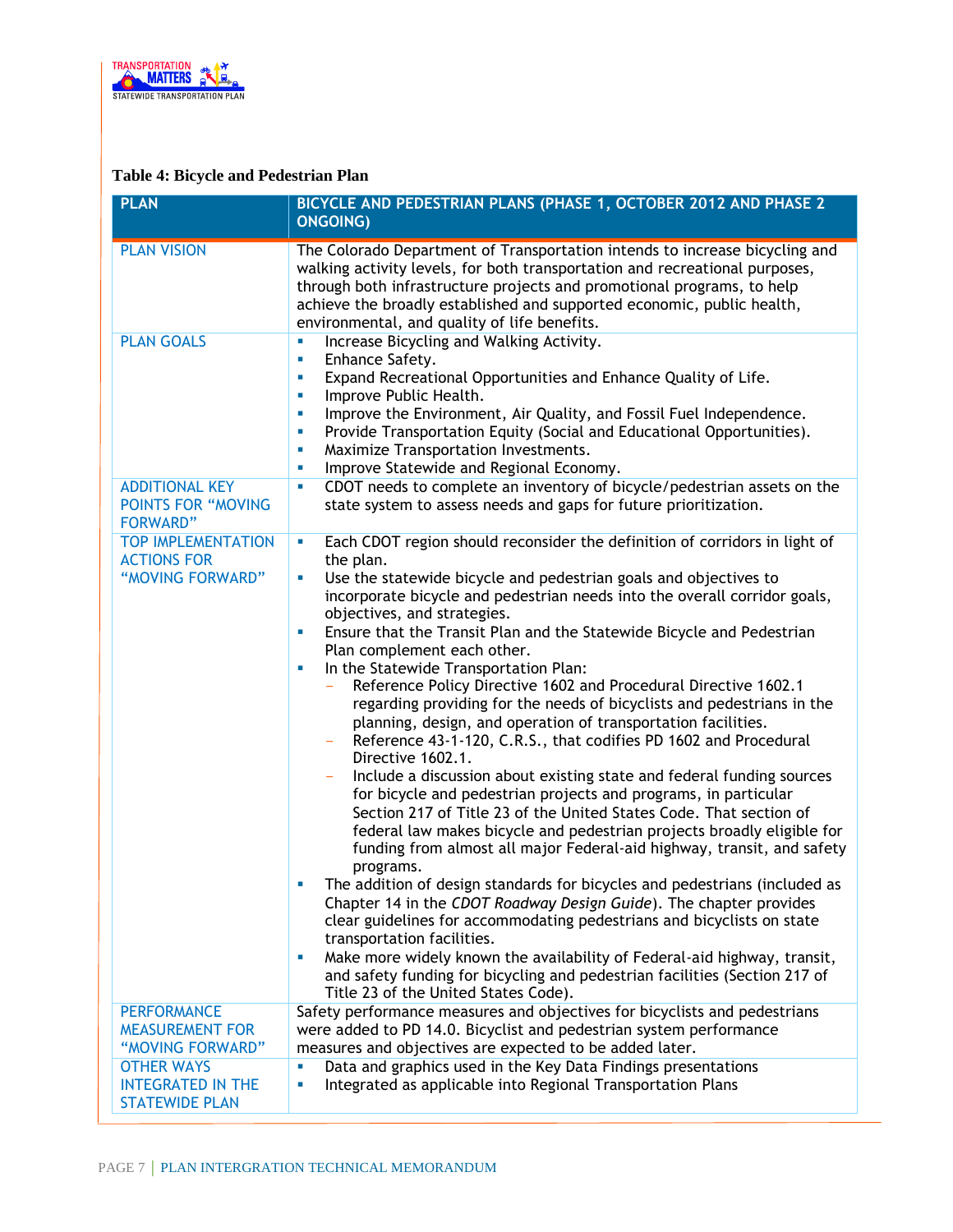

#### **Table 5: Statewide Aviation Plan**

| <b>PLAN</b>                                                            | STATEWIDE AVIATION PLAN (2011) AND THE PLAN TECHNICAL REPORT<br>(MAY, 2012)                                                                                                                                                                                                                                                                                                                                                                                                                                                                                                                                                                                                                                                                                                                                                                                                         |
|------------------------------------------------------------------------|-------------------------------------------------------------------------------------------------------------------------------------------------------------------------------------------------------------------------------------------------------------------------------------------------------------------------------------------------------------------------------------------------------------------------------------------------------------------------------------------------------------------------------------------------------------------------------------------------------------------------------------------------------------------------------------------------------------------------------------------------------------------------------------------------------------------------------------------------------------------------------------|
| <b>PLAN VISION</b>                                                     | In support of the Colorado Department of Transportation's development of a<br>forward-looking multi-modal transportation system in the 21st century, the<br>Colorado Division of Aeronautics shall promote partnering with its public and<br>private constituents to enhance aviation safety, aviation education, and the<br>development of an effective air transportation system through the efficient<br>administration of the Colorado Aviation Fund. (Mission)                                                                                                                                                                                                                                                                                                                                                                                                                 |
| <b>PLAN GOALS</b>                                                      | Objectives of the plan are that the state airport system:<br>Has sufficient capacity to meet current and future needs.<br>Has the ability to respond to unforeseen changes in the aviation industry<br>L.<br>or in the local market area.<br>Provides support to the economy.<br>×<br>Leverages historic investment and to make the most out of future<br>ш<br>investment.<br>Operates in such a way as to address security and safety considerations,<br>u,<br>relative to perceived risks.                                                                                                                                                                                                                                                                                                                                                                                        |
| <b>ADDITIONAL KEY</b><br>POINTS FOR "MOVING<br><b>FORWARD"</b>         | Almost all 76 airports on the map, Exhibit 2-1 in the Technical Report, are<br>located off roadways in the state highway system, thereby making those<br>highways priority corridors for purposes of the plan.                                                                                                                                                                                                                                                                                                                                                                                                                                                                                                                                                                                                                                                                      |
| <b>TOP IMPLEMENTATION</b><br><b>ACTIONS FOR</b><br>"MOVING FORWARD"    | The Division of Aeronautics will review the performance measures in later<br>years to establish success.<br>Under the Aviation Plan, airports must have five-year Capital Improvement<br>Programs. Selection of funding grantees using limited funds is based on<br>Capital Improvement Program priorities in relation to all system plans.<br>The Aeronautics Division has implemented a Tier II grant program that would<br>allow the greater flexibility of larger grants. For example, smaller general<br>aviation airports could finish a runway project in one construction season<br>rather than three.                                                                                                                                                                                                                                                                      |
| <b>PERFORMANCE</b><br><b>MEASUREMENT FOR</b><br>"MOVING FORWARD"       | The performance measures for this performance-based report are below.<br>Activity - The system should have sufficient capacity to meet current<br>L,<br>and future needs<br>u,<br>Expansion Potential - The system should have the ability to respond to<br>a,<br>unforeseen changes in the aviation industry from a demand and<br>technological standpoint or in the local market area.<br>Economic Support - The system should provide support to the economy.<br>U,<br>Coverage and Emergency Access - The system should be accessible for<br>ш<br>customers and users from both the ground and the air.<br>Investment - The system should be developed to leverage historic<br>u,<br>investment and to make the most out of future investment.<br>Security - The system should be operated to address security and safety<br>a,<br>considerations, relative to perceived risks. |
| <b>OTHER WAYS</b><br><b>INTEGRATED IN THE</b><br><b>STATEWIDE PLAN</b> | Data and graphics used in the Key Data Findings presentations.<br>×<br>Integrated as applicable into Regional Transportation Plans.<br>×,                                                                                                                                                                                                                                                                                                                                                                                                                                                                                                                                                                                                                                                                                                                                           |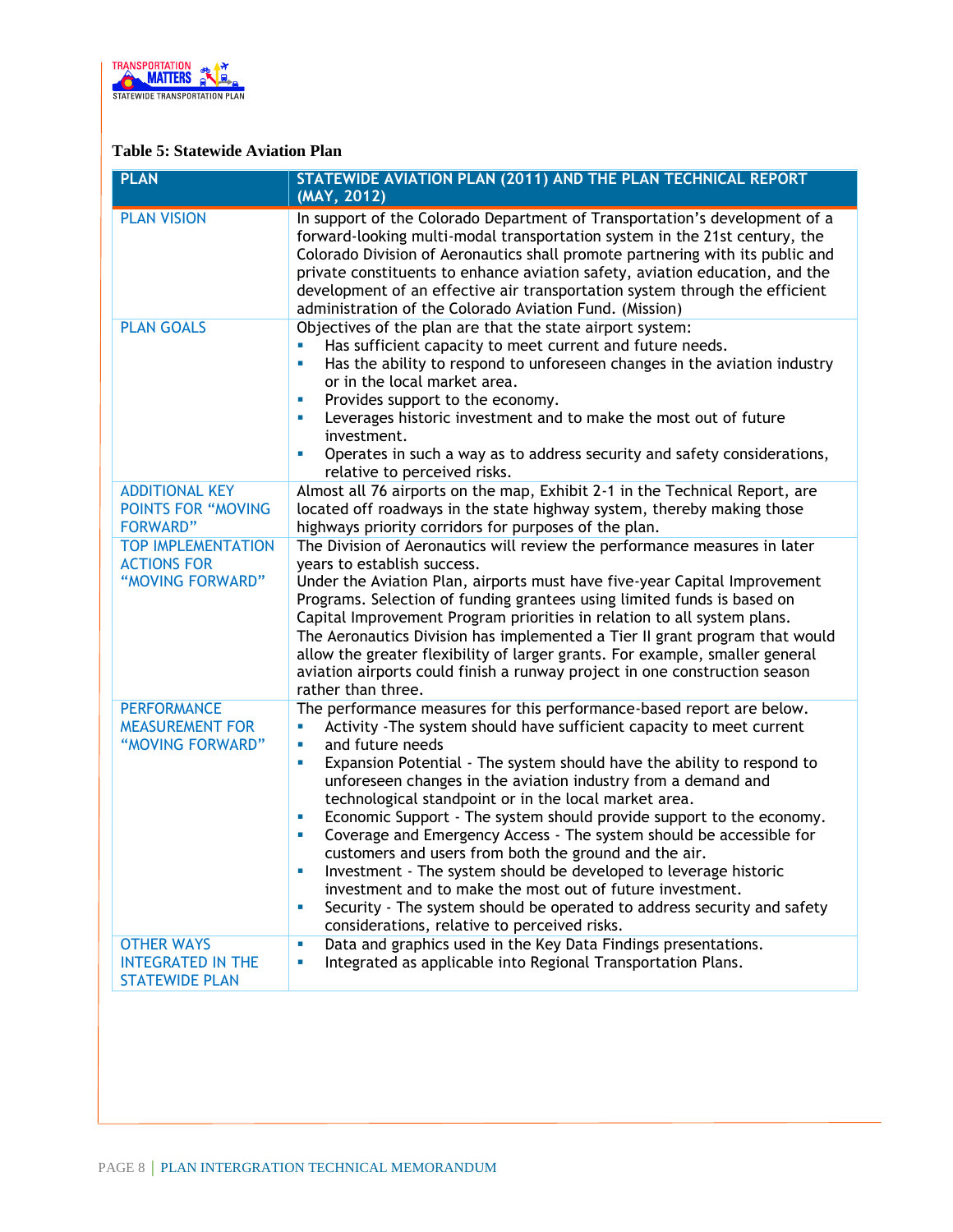

### **Topic Plans**

### **Table 6: Transportation Systems Management and Operations Plan**

| <b>PLAN</b>        | TRANSPORTATION SYSTEMS MANAGEMENT AND OPERATIONS PLAN<br>(JANUARY, 2015)                                                                                                                                                                                                                                                                                                                                                                                                                                                                                                                                                                                                                                                                                                                                                                                                                                                                                                                                                                                                                                                                                                                                                                                                                                                                                                                                                                                                                                                                                                                                                                                                                                                                                                                                                                                                                                                                                                                                                                                                                                                                                                    |
|--------------------|-----------------------------------------------------------------------------------------------------------------------------------------------------------------------------------------------------------------------------------------------------------------------------------------------------------------------------------------------------------------------------------------------------------------------------------------------------------------------------------------------------------------------------------------------------------------------------------------------------------------------------------------------------------------------------------------------------------------------------------------------------------------------------------------------------------------------------------------------------------------------------------------------------------------------------------------------------------------------------------------------------------------------------------------------------------------------------------------------------------------------------------------------------------------------------------------------------------------------------------------------------------------------------------------------------------------------------------------------------------------------------------------------------------------------------------------------------------------------------------------------------------------------------------------------------------------------------------------------------------------------------------------------------------------------------------------------------------------------------------------------------------------------------------------------------------------------------------------------------------------------------------------------------------------------------------------------------------------------------------------------------------------------------------------------------------------------------------------------------------------------------------------------------------------------------|
| <b>PLAN VISION</b> | Vision: Transform the State's transportation community into a Transportation<br>Systems Management and Operations culture that effectively manages the<br>surface transportation system.<br>Mission: To systematically improve travel time reliability and safety on our<br>highways through Transportation Systems Management and Operations<br>programs and activities that demonstrate measurable benefits for the<br>traveling public and enable the Department to make the best use of available<br>transportation funding.                                                                                                                                                                                                                                                                                                                                                                                                                                                                                                                                                                                                                                                                                                                                                                                                                                                                                                                                                                                                                                                                                                                                                                                                                                                                                                                                                                                                                                                                                                                                                                                                                                            |
| <b>PLAN GOALS</b>  | Goal 1: Reduce delay by 5% at critical bottlenecks on TSM&O highest-<br>priority congested corridor in FY15. (The highest-priority corridor is I-25<br>from SH 7 to Castle Rock during weekdays with emphasis from Evans<br>Avenue to 84 <sup>th</sup> Avenue northbound and from 58 <sup>th</sup> Avenue to Colorado<br>Boulevard southbound.)<br>Goal 2: Reduce eastbound peak-period delays by 5% on the historically<br>×<br>congested Sundays and Holidays in the I-70 Mountain Corridor from Vail to<br>Golden in FY15.<br>Goal 3: Reduce incident clearance time by 5% in TSM&O highest-priority<br>ш<br>congested corridors in FY15.<br>Goal 4: Improve the accuracy and timeliness of our traveler information.<br>ш<br>Goal 5: Reduce delay by 10% at selected high-priority work zone closures<br>ш<br>in FY15.<br>Goal 6: Reduce delay by 10% at critical bottlenecks on TSM&O highest-<br>u,<br>priority congested corridors in FY15.<br>Goal 7: Perform Operations Clearance on all CDOT projects based on<br>u,<br>Operations Clearance Steering Committee recommendations and full<br>adherence to managed lane policy during planning and project<br>development process.<br>Goal 8: Develop detailed pilot deployment plan to respond to the FHWA<br>ш<br>RFP regarding connected vehicles scheduled to be released in early 2015.<br>The following goals are based on objectives in PD 14.0, except for Goal 14:<br>Goal 9: Reduce fatalities by 12 per year from 548 in 2008 to 344 in 2025.<br>$\blacksquare$<br>Goal 10: Reduce the fatality rate per 100 million VMT by 0.02 per year<br>ш<br>from 1.03 in 2013 to 0.79 in 2025.<br>Goal 11: Reduce serious injuries by 90 per year from 3,200 in 2013 to<br>ш<br>2,120 in 2025.<br>Goal 12: Reduce the serious injury rate by 0.2 per 100 million VMT per<br>ш<br>year from 6.86 in 2013 to 4.46 in 2025.<br>Goal 13: Reduce the economic impact of crashes annually by 1% over the<br>u,<br>previous calendar year.<br>Goal 14: Reduce incident clearance times by 5 percent per year.<br>ш<br>Goal 15: Maintain ITS equipment so that the equipment never exceeds 85%<br>ш<br>of its useful life. |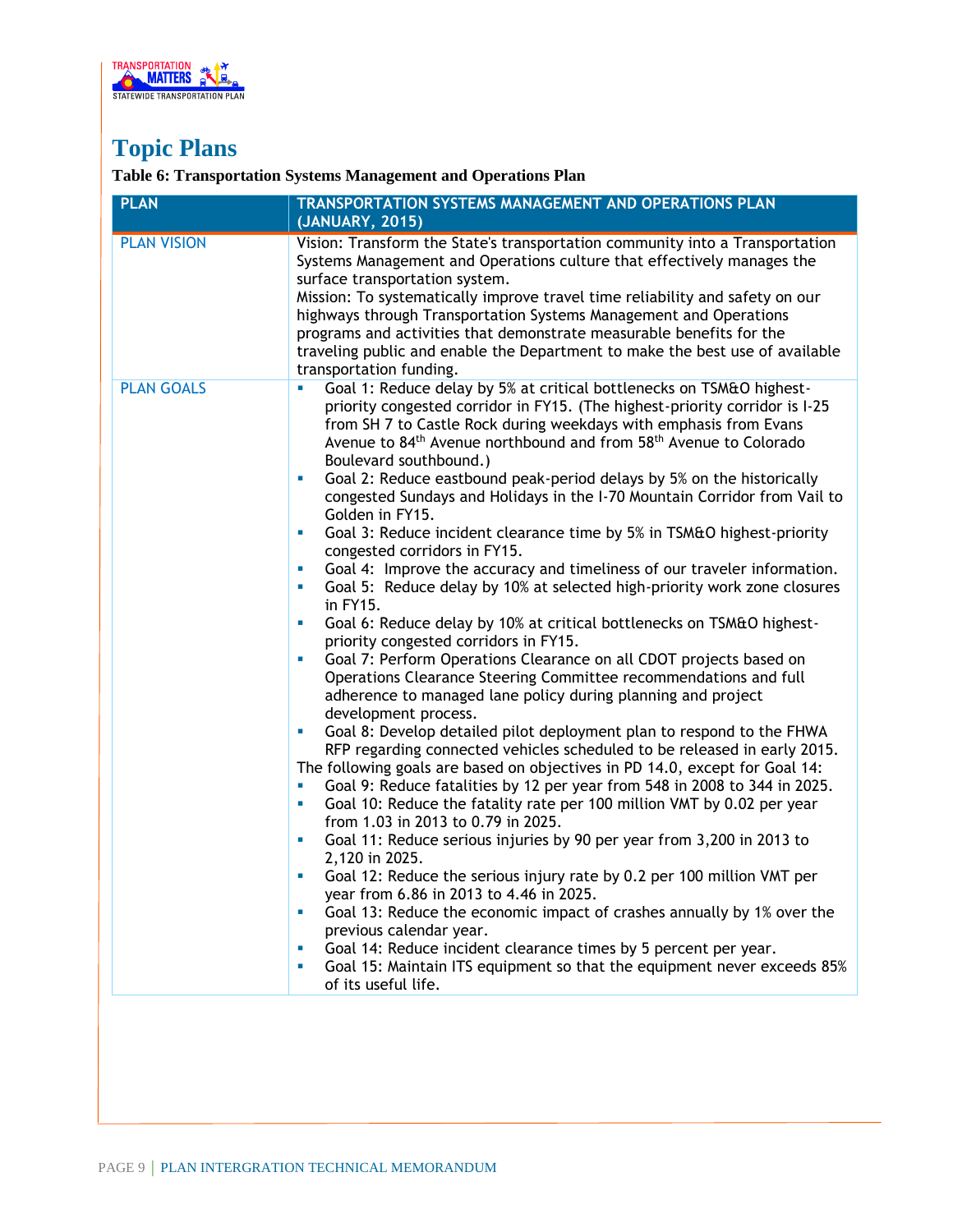

| <b>PLAN</b>                                                           | <b>TRANSPORTATION SYSTEMS MANAGEMENT AND OPERATIONS PLAN</b><br>(JANUARY, 2015)                                                                                                                                                                                                                                                                                                                                                                                                                                                    |                                                                                                                                                |
|-----------------------------------------------------------------------|------------------------------------------------------------------------------------------------------------------------------------------------------------------------------------------------------------------------------------------------------------------------------------------------------------------------------------------------------------------------------------------------------------------------------------------------------------------------------------------------------------------------------------|------------------------------------------------------------------------------------------------------------------------------------------------|
| <b>ADDITIONAL KEY</b><br><b>POINTS FOR "MOVING</b><br><b>FORWARD"</b> | Plan provides organizational guidance and direction for CDOT so that<br>u,<br>operations can be integrated into the statewide and regional planning<br>processes, and can be delivered statewide in a systematic and<br>coordinated manner. Its goal is to fundamentally transform the<br>department's primarily single-minded approach regarding project<br>development by institutionalizing a new paradigm that emphasizes and<br>places a priority on "Thinking Operations First".<br>Example TSM&O Applications include:<br>ш |                                                                                                                                                |
|                                                                       | <b>ITS TRADITIONAL APPLICATION</b>                                                                                                                                                                                                                                                                                                                                                                                                                                                                                                 | <b>TSM&amp;O ENHANCED APPLICATION</b>                                                                                                          |
|                                                                       | <b>Traffic Signal Timing</b>                                                                                                                                                                                                                                                                                                                                                                                                                                                                                                       | <b>Adaptive Traffic Signal Control</b>                                                                                                         |
|                                                                       | <b>Ramp Metering</b>                                                                                                                                                                                                                                                                                                                                                                                                                                                                                                               | Dynamic and Integrated Access<br>System Control                                                                                                |
|                                                                       | Traffic Incident Management Plans<br>(TIMP)                                                                                                                                                                                                                                                                                                                                                                                                                                                                                        | TIMP including situational awareness<br>and quick clearance<br>scenarios/training, Coalitions,<br>Incident Commanders and Corridor<br>Managers |
|                                                                       | Courtesy Patrol (Mile High and I-70)                                                                                                                                                                                                                                                                                                                                                                                                                                                                                               | Optimized Courtesy Patrol based on<br>crash data and hot-spot analysis                                                                         |
|                                                                       | <b>Heavy Tow</b>                                                                                                                                                                                                                                                                                                                                                                                                                                                                                                                   | Optimized Heavy Tow based on<br>predictive weather data                                                                                        |
|                                                                       | <b>Traveler Information</b>                                                                                                                                                                                                                                                                                                                                                                                                                                                                                                        | <b>Personalized Traveler Information</b><br>including push notifications, geo<br>fencing and targeted information                              |
|                                                                       | Traffic Management and HOV/HOT                                                                                                                                                                                                                                                                                                                                                                                                                                                                                                     | Active Traffic Management, Managed<br>Lanes, Variable Speed Limits, Peak<br>Period Shoulder Lanes and Bus on<br>Shoulder                       |
|                                                                       | <b>Congestion Mitigation</b>                                                                                                                                                                                                                                                                                                                                                                                                                                                                                                       | <b>Bottleneck Mitigation (targeted</b><br>locations/strategies) and restriping,<br>resigning and low-cost civil<br>improvements                |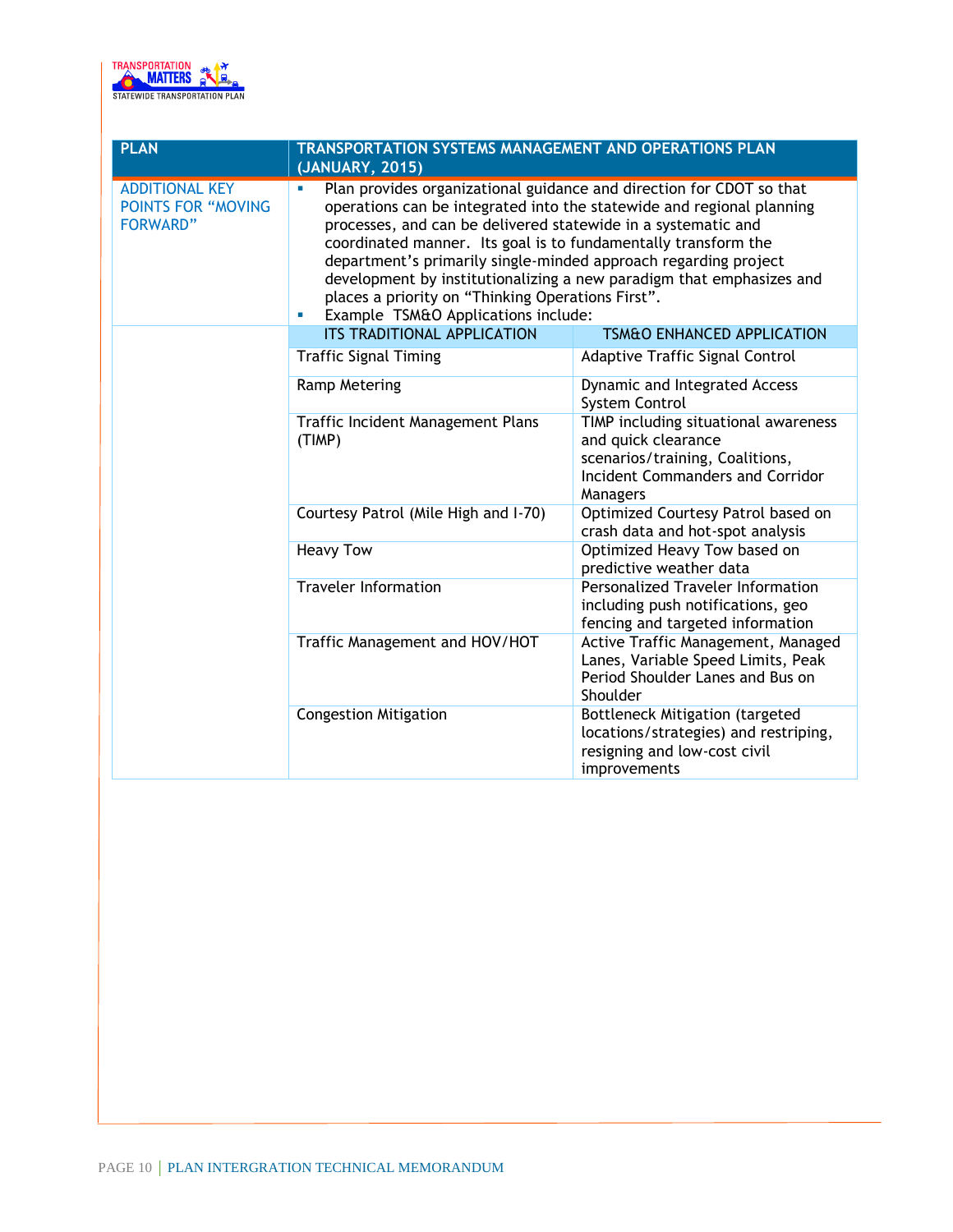

| <b>PLAN</b>                                                         | <b>TRANSPORTATION SYSTEMS MANAGEMENT AND OPERATIONS PLAN</b>                                                                                                                                                                                                                                                                                                                                                                                                                                                                                                                                                                                                                                                                                                                                                                                                                                                                                                                                                                                                                                                                                                                                                                                                                                                                     |  |  |
|---------------------------------------------------------------------|----------------------------------------------------------------------------------------------------------------------------------------------------------------------------------------------------------------------------------------------------------------------------------------------------------------------------------------------------------------------------------------------------------------------------------------------------------------------------------------------------------------------------------------------------------------------------------------------------------------------------------------------------------------------------------------------------------------------------------------------------------------------------------------------------------------------------------------------------------------------------------------------------------------------------------------------------------------------------------------------------------------------------------------------------------------------------------------------------------------------------------------------------------------------------------------------------------------------------------------------------------------------------------------------------------------------------------|--|--|
|                                                                     | (JANUARY, 2015)                                                                                                                                                                                                                                                                                                                                                                                                                                                                                                                                                                                                                                                                                                                                                                                                                                                                                                                                                                                                                                                                                                                                                                                                                                                                                                                  |  |  |
| <b>TOP IMPLEMENTATION</b><br><b>ACTIONS FOR</b><br>"MOVING FORWARD" | Integrate the Statewide TSM&O Plan into the statewide and regional<br>planning processes, and provide outreach to educate stakeholders<br>regarding purpose, benefit, and value of implementing systematic<br>statewide operations by providing and using data to support decisions<br>regarding improvements.<br>Develop Region Operations Implementation Plans, Corridor Operations<br>×.<br>Plans, TSM&O Toolkit for Planners/Implementers, and TSM&O Design<br>Guide to ensure that operations is comprehensively and conscientiously<br>considered at the very earliest project conceptual stage.<br>Incorporate operations into the CDOT Project Development Manual as a<br>ш<br>specialty area so that operations will be evaluated throughout the project<br>development process.<br>Implement Operations Clearance process as part of CDOT Form 463 to<br>×<br>ensure that operations is addressed as a condition precedent to project<br>implementation.<br>Measure the operations application to evaluate and quantify benefit and<br>ш<br>effectiveness, and to refine the operations application if necessary, to<br>ensure that data-driven decisions are utilized.<br>Establish TSM&O Pool or a dedicated funding source by fiscal year 2016 to<br>ш<br>ensure that operations can be implemented systematically. |  |  |
| <b>PERFORMANCE</b><br><b>MEASUREMENT FOR</b><br>"MOVING FORWARD"    | Many of the plan goals above are expressed as performance objectives.<br>ш<br>Other performance measures are:<br>ш<br>Average incident clearance time<br>$\equiv$<br>Number of incidents resulting in lane(s) or full closure including<br>duration of the incident<br>Number of secondary incidents<br>Average Courtesy Patrol assists clearance time<br>Number of Courtesy Patrol assists<br>$\equiv$<br>Percent of congested corridors implemented with Incident<br><b>Management Plans</b><br>Average heavy tow assists clearance time<br>Number of heavy tow assists<br>$\overline{\phantom{m}}$<br>Travel delay<br>$\equiv$<br>Number of safety countermeasures<br>$\equiv$<br>Crash data processing time<br>Implement ITS solutions<br><b>Travel Time Index</b><br><b>Buffer Index</b><br>Queue length<br>Throughput<br>Capacity loss<br>Traveler information<br>Highway Safety Improvement Program<br><b>FASTER Safety</b><br>RAMP Program<br>$\overline{\phantom{a}}$<br><b>Operations Clearance</b><br>$\equiv$<br>Maintain ITS equipment<br>$\overline{\phantom{a}}$                                                                                                                                                                                                                                                  |  |  |
| <b>OTHER WAYS</b>                                                   | Used as part of determining Expansion and Operations Needs for the<br>ш                                                                                                                                                                                                                                                                                                                                                                                                                                                                                                                                                                                                                                                                                                                                                                                                                                                                                                                                                                                                                                                                                                                                                                                                                                                          |  |  |
| <b>INTEGRATED IN THE</b><br><b>STATEWIDE PLAN</b>                   | Transportation Needs and Gap Analysis.<br>Data and graphics used in the Key Data Findings presentations.<br>ш                                                                                                                                                                                                                                                                                                                                                                                                                                                                                                                                                                                                                                                                                                                                                                                                                                                                                                                                                                                                                                                                                                                                                                                                                    |  |  |
|                                                                     |                                                                                                                                                                                                                                                                                                                                                                                                                                                                                                                                                                                                                                                                                                                                                                                                                                                                                                                                                                                                                                                                                                                                                                                                                                                                                                                                  |  |  |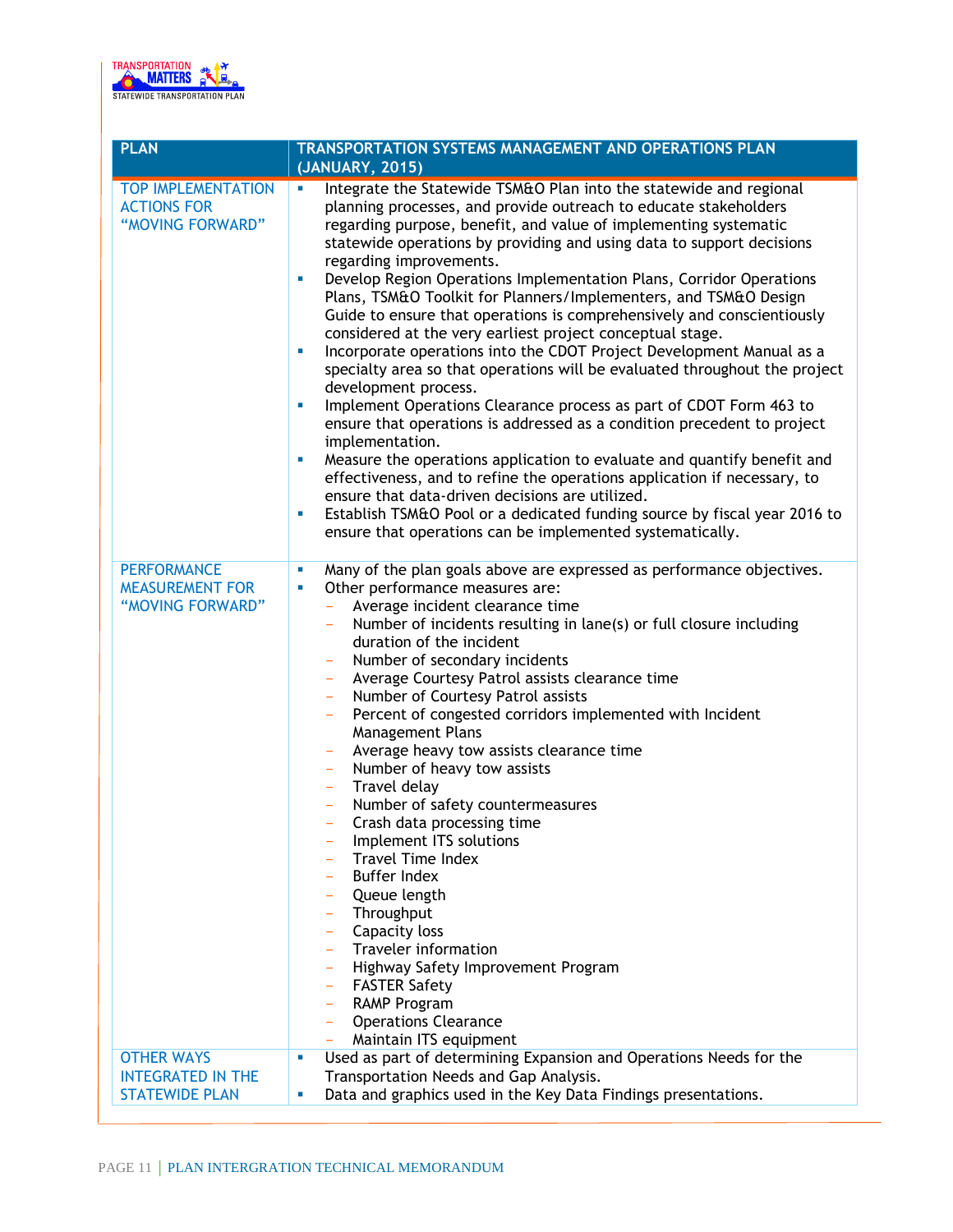

### **Table 7: Risk-Based Asset Management Plan**

| <b>PLAN</b>                                                           | RISKED BASED ASSET MANAGEMENT PLAN (DECEMBER, 2013)                                                                                                                                                                                                                                                                                                                                                                                                                                                                                                                                                                                                                                                                                                                                                                                                                                                                                                                                                                                                                                                                                                                                                                                                                                                                                                                                                                                                                                                                                        |
|-----------------------------------------------------------------------|--------------------------------------------------------------------------------------------------------------------------------------------------------------------------------------------------------------------------------------------------------------------------------------------------------------------------------------------------------------------------------------------------------------------------------------------------------------------------------------------------------------------------------------------------------------------------------------------------------------------------------------------------------------------------------------------------------------------------------------------------------------------------------------------------------------------------------------------------------------------------------------------------------------------------------------------------------------------------------------------------------------------------------------------------------------------------------------------------------------------------------------------------------------------------------------------------------------------------------------------------------------------------------------------------------------------------------------------------------------------------------------------------------------------------------------------------------------------------------------------------------------------------------------------|
| <b>PLAN VISION</b>                                                    | The overall goal of CDOT's asset management program is to minimize lifecycle<br>costs for managing and maintaining the department's assets subject to<br>acceptable levels of risk.                                                                                                                                                                                                                                                                                                                                                                                                                                                                                                                                                                                                                                                                                                                                                                                                                                                                                                                                                                                                                                                                                                                                                                                                                                                                                                                                                        |
| <b>PLAN GOALS</b>                                                     | Based on PD 14.0 Goals:<br>Safety - Reduce traffic fatalities and serious injuries and work toward zero<br>a,<br>deaths for all users.<br>Infrastructure Condition - Preserve the transportation infrastructure<br>×,<br>condition to ensure safety and mobility at a least life-cycle cost.<br>System Performance - Improve system reliability and reduce congestion,<br>×,<br>primarily through operational improvements and secondarily through the<br>addition of capacity. Support opportunities for mode choice.<br>Maintenance - Annually maintain CDOT's roadways and facilities to<br>×,<br>minimize the need for replacement or rehabilitation.                                                                                                                                                                                                                                                                                                                                                                                                                                                                                                                                                                                                                                                                                                                                                                                                                                                                                  |
| <b>ADDITIONAL KEY</b><br><b>POINTS FOR "MOVING</b><br><b>FORWARD"</b> | The plan addresses the following CDOT-owned assets:<br>Pavements<br>u,<br><b>Bridges</b><br>×,<br>Maintenance/traffic assets, such as signs and striping<br>×,<br><b>Buildings</b><br>L.<br>Intelligent Transportation System (ITS) equipment<br>u,<br>Fleet (Road Equipment)<br>×<br><b>Tunnels</b><br>×<br>Culverts<br>×<br>Geohazard sites<br>×<br>Investment Strategies (summarized):<br>Conduct more preventive maintenance on pavements and bridges.<br>u,<br>Address preventative maintenance on all assets.<br>When selecting surface treatment projects, prioritize Interstates and<br>L.<br>High- and Medium-Volume roadways over other roadways.<br>Achieve economic efficiencies by coordinating pavement activities with<br>×,<br>activities on other CDOT assets.<br>Prioritize bridge treatments to preserve structures to prolong bridge<br>U,<br>service, reduce structure risk of failure due to scour, vertical clearance,<br>and load restrictions.<br>Consider cost-effectiveness when selecting bridge activities.<br>ш<br>Follow the manufacturer's recommended maintenance schedule.<br>×<br>Preserve transportation assets through maintenance and follow an asset<br>ш<br>management approach in prioritization.<br>Replace critical systems on a regular cycle in manned tunnels.<br>×<br>For culverts, transition from a worst first program to one based on asset<br>ш<br>management.<br>Assess preventive maintenance cost-effectiveness to identify alternative<br>×,<br>mitigation methods for geohazards. |
|                                                                       |                                                                                                                                                                                                                                                                                                                                                                                                                                                                                                                                                                                                                                                                                                                                                                                                                                                                                                                                                                                                                                                                                                                                                                                                                                                                                                                                                                                                                                                                                                                                            |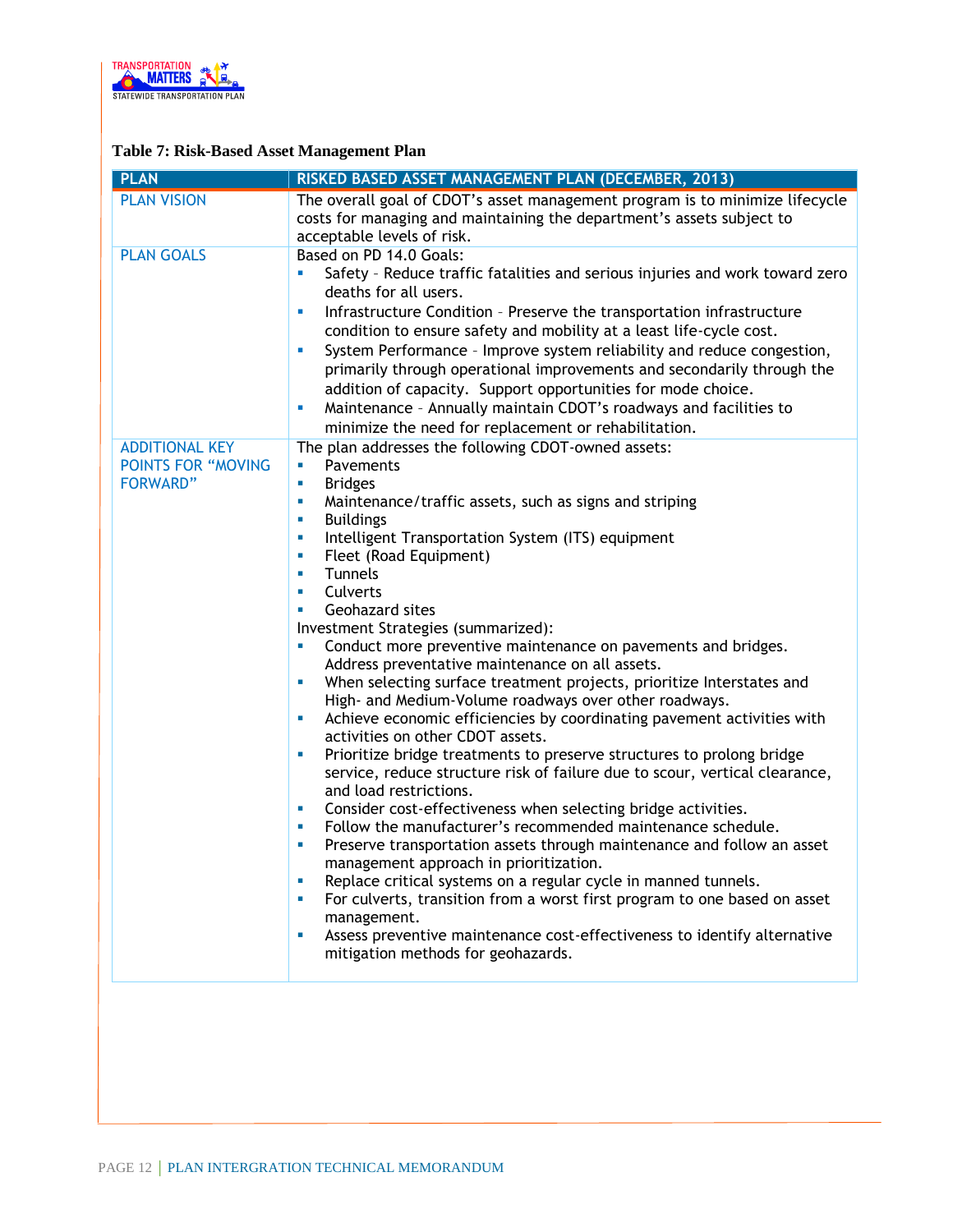

| <b>PLAN</b>                                                            | RISKED BASED ASSET MANAGEMENT PLAN (DECEMBER, 2013)                                                                                                                                                                                                                                                                                                                                                                                                                                                                                                                                                                                                                                                                            |
|------------------------------------------------------------------------|--------------------------------------------------------------------------------------------------------------------------------------------------------------------------------------------------------------------------------------------------------------------------------------------------------------------------------------------------------------------------------------------------------------------------------------------------------------------------------------------------------------------------------------------------------------------------------------------------------------------------------------------------------------------------------------------------------------------------------|
| <b>TOP IMPLEMENTATION</b><br><b>ACTIONS FOR</b><br>"MOVING FORWARD"    | Developing and documenting the budget distribution, project selection<br>ш<br>and project tracking process.<br>Integrating risk analysis into planning and programming processes.<br>ш<br>Developing strategies to manage project and program delivery risks.<br>٠<br>Establishing a framework to evaluate alternative strategies for agency<br>risks.<br>Analyzing budget tradeoffs across asset programs.<br>×,<br>Improving project scoping and optimization.<br>ш<br>Incorporating life-cycle analysis into decision-making.<br>Clarifying the role of performance target-setting.<br>Implement a strategic management framework to reflect on progress.<br>Communicating the benefits of Transportation Asset Management. |
| <b>PERFORMANCE</b><br><b>MEASUREMENT FOR</b><br>"MOVING FORWARD"       | PD 14.0 sets objectives for pavement and bridge. A table attached to PD 14.0<br>includes all asset management objectives and targets: those within PD 14.0<br>and additional ones for bridges, buildings, ITS, roadway equipment, culverts,<br>geohazards, tunnels, traffic signals, and walls.                                                                                                                                                                                                                                                                                                                                                                                                                                |
| <b>OTHER WAYS</b><br><b>INTEGRATED IN THE</b><br><b>STATEWIDE PLAN</b> | Data and graphics used in the Key Data Findings presentations.<br>Integrated as applicable into Regional Transportation Plans.<br>ш<br>Forecast needs used as part of overall Statewide Needs and Gap Analysis.<br>ш                                                                                                                                                                                                                                                                                                                                                                                                                                                                                                           |

### **Table 8: Strategic Highway Safety Plan**

| <b>PLAN</b>                                                            | STRATEGIC HIGHWAY SAFETY PLAN (OCTOBER, 2014)                                                                                                                                                                                                                                                                                                                                                                                                                                                                                                                   |
|------------------------------------------------------------------------|-----------------------------------------------------------------------------------------------------------------------------------------------------------------------------------------------------------------------------------------------------------------------------------------------------------------------------------------------------------------------------------------------------------------------------------------------------------------------------------------------------------------------------------------------------------------|
| <b>PLAN VISION</b>                                                     | The future for Colorado is zero deaths so that all travelers, whether they<br>drive, walk, ride, or bike, arrive at their destinations safety.                                                                                                                                                                                                                                                                                                                                                                                                                  |
| <b>PLAN GOALS</b>                                                      | "Moving Toward Zero Deaths" (TZD) is the goal. Nationally, TZD is defined as<br>reducing traffic-related deaths and serious injuries by one-half by 2030. For<br>Colorado, this means saving an average of one life per month or reducing<br>fatalities from 548 in 2008 to 416 by 2019.                                                                                                                                                                                                                                                                        |
| <b>ADDITIONAL KEY</b><br><b>POINTS FOR "MOVING"</b><br><b>FORWARD"</b> | Emphasis areas were selected to work as part of the overall effort to reduce<br>fatalities and serious injuries. Emphasis areas chosen were: aging road users,<br>bicyclists and pedestrians, data, impaired driving, infrastructure - rural and<br>urban, motorcyclists, occupant protection (i.e., seatbelt use), young drivers<br>(ages 15-20), and distracted driving (cell phones etc.). An action plan for<br>distracted driving was still under development when the plan was finalized,<br>and is not included in the Top Implementation Actions below. |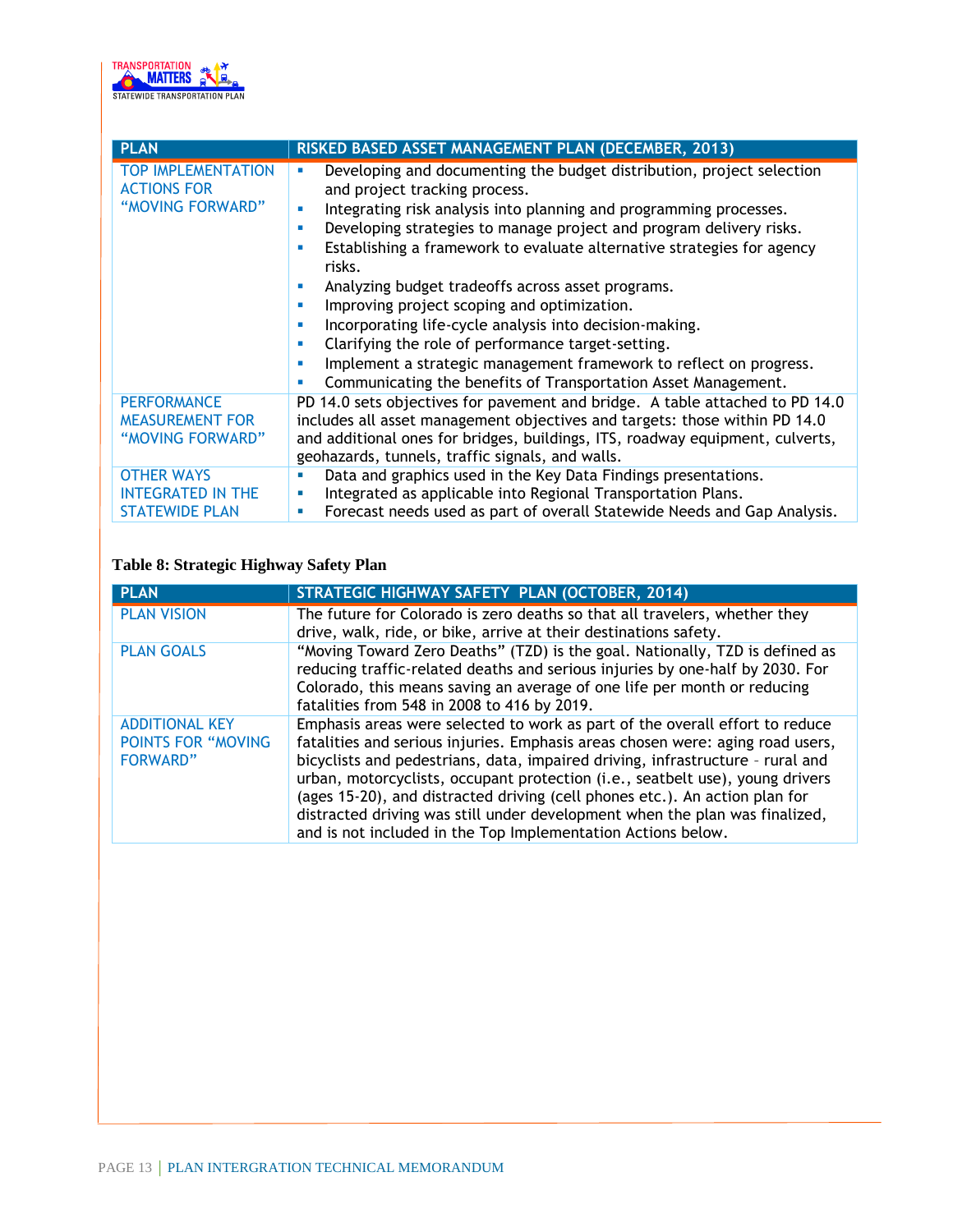

| <b>PLAN</b>                                                         | STRATEGIC HIGHWAY SAFETY PLAN (OCTOBER, 2014)                                                                                                                                                                                                                                                                                                                                                                                                                                                                                                                                                                                                                                                                                                                                                                                                                                                                                                                                                                                                                                                                                                                                                                                                                                                                                                                                                                                                                                                                                                                                                                                                                                                                                                                                                                                                                                                                                                                                                                                                                                                                                                                                                                                                                                                                                                                                                                                                                                                                                                                                                                                                                                                                                                                                                                                                                                                                                                                                                                                                                                                                                                                                                                                                                                                                                                                                                                    |
|---------------------------------------------------------------------|------------------------------------------------------------------------------------------------------------------------------------------------------------------------------------------------------------------------------------------------------------------------------------------------------------------------------------------------------------------------------------------------------------------------------------------------------------------------------------------------------------------------------------------------------------------------------------------------------------------------------------------------------------------------------------------------------------------------------------------------------------------------------------------------------------------------------------------------------------------------------------------------------------------------------------------------------------------------------------------------------------------------------------------------------------------------------------------------------------------------------------------------------------------------------------------------------------------------------------------------------------------------------------------------------------------------------------------------------------------------------------------------------------------------------------------------------------------------------------------------------------------------------------------------------------------------------------------------------------------------------------------------------------------------------------------------------------------------------------------------------------------------------------------------------------------------------------------------------------------------------------------------------------------------------------------------------------------------------------------------------------------------------------------------------------------------------------------------------------------------------------------------------------------------------------------------------------------------------------------------------------------------------------------------------------------------------------------------------------------------------------------------------------------------------------------------------------------------------------------------------------------------------------------------------------------------------------------------------------------------------------------------------------------------------------------------------------------------------------------------------------------------------------------------------------------------------------------------------------------------------------------------------------------------------------------------------------------------------------------------------------------------------------------------------------------------------------------------------------------------------------------------------------------------------------------------------------------------------------------------------------------------------------------------------------------------------------------------------------------------------------------------------------------|
| <b>TOP IMPLEMENTATION</b><br><b>ACTIONS FOR</b><br>"MOVING FORWARD" | Action plans for the emphasis areas included, but were not limited to:<br>Aging Road Users - Develop and promote aging road user licensing policies<br>u,<br>and practices; identify and promote alternative transportation; identify<br>hot spots in the counties with highest percentage of aging drivers (Denver,<br>Arapahoe, El Paso and Jefferson) for fatal and serious injury crashes.<br>Bicyclists and Pedestrians - Research the effectiveness of technology,<br>u,<br>countermeasures, or design affecting bicyclist and pedestrian crashes;<br>improve quality of data of bicycle- and pedestrian-related data; improve<br>bicyclist and pedestrian safety at high crash locations; instigate safety<br>campaigns aimed at motorists, pedestrians, and bicyclists.<br>Data - Improve the timeliness, completeness, accuracy, uniformity,<br>×<br>accessibility, and integration of individual agency traffic information<br>system databases; document traffic safety redundancy, needs, and gaps in<br>current traffic safety data systems; revise the current crash report to<br>reflect data needs; integrate the crash, EMS/injury surveillance, citation,<br>and roadway databases.<br>Impaired Driving - Ensure greater awareness of the dangers of drug-<br><b>C</b><br>impaired driving; improve the data that informs enforcement, education,<br>and prosecution of impaired driving; improve existing and new impaired<br>driving messaging and awareness and enforcement programs and<br>activities; continue and when possible increase Colorado's prosecution<br>and adjudication programs.<br>Infrastructure (Rural and Urban) - Prioritize local road safety problems on<br>ш<br>all roadways; use proven behavioral countermeasures to reduce crashes;<br>increase safe driving behaviors on rural roadways; improve collision and<br>accessibility of data on all roads; implement countermeasures,<br>technology, or design to reduce crashes on all roadways; provide training<br>and outreach to state/local stakeholders and the public.<br>Motorcyclists - Train motorcyclists on the skills related to crash causes in<br>ш<br>Colorado; promote motorcyclists safety; develop a motorcycle crash<br>awareness course for police officers to further their understanding of<br>motorcycle crash dynamics; limit the length of each motorcycle permit<br>and the number of lifetime permit renewals; increase awareness among<br>state and local personnel about motorcycle roadway safety; support<br>policies that promote helmet use.<br>Occupant Protection - Support policies and activities that promote seat<br>ш<br>belt use; increase awareness of risks of not using seat belts; support and<br>expand Colorado's high-visibility seat belt enforcement initiatives.<br>Young Drivers - Improve coordination, collaboration, and mission<br>×<br>alignment among state-level motor vehicle partners related to evidence-<br>based practices that reduce motor vehicle occupant injuries among youth<br>ages 15-20; increase the number of state-funded teen motor vehicle<br>safety programs; increase seat belt use among teens; increase the<br>percentage of law enforcement officers who report enforcing the<br>graduated driver's license law; educate parents about the graduated<br>driver's license law; decrease the number and rate of impaired driving- |
|                                                                     | related crashes among young drivers.                                                                                                                                                                                                                                                                                                                                                                                                                                                                                                                                                                                                                                                                                                                                                                                                                                                                                                                                                                                                                                                                                                                                                                                                                                                                                                                                                                                                                                                                                                                                                                                                                                                                                                                                                                                                                                                                                                                                                                                                                                                                                                                                                                                                                                                                                                                                                                                                                                                                                                                                                                                                                                                                                                                                                                                                                                                                                                                                                                                                                                                                                                                                                                                                                                                                                                                                                                             |
| <b>PERFORMANCE</b><br><b>MEASUREMENT FOR</b><br>"MOVING FORWARD"    | Measures and objectives to reduce the numbers and rate of vehicular<br>fatalities and serious injuries and the economic impact of crashes were added<br>to PD 14.0. Other PD 14.0 safety measures are to reduce the number of<br>bicyclist and pedestrian fatalities and serious injuries.                                                                                                                                                                                                                                                                                                                                                                                                                                                                                                                                                                                                                                                                                                                                                                                                                                                                                                                                                                                                                                                                                                                                                                                                                                                                                                                                                                                                                                                                                                                                                                                                                                                                                                                                                                                                                                                                                                                                                                                                                                                                                                                                                                                                                                                                                                                                                                                                                                                                                                                                                                                                                                                                                                                                                                                                                                                                                                                                                                                                                                                                                                                       |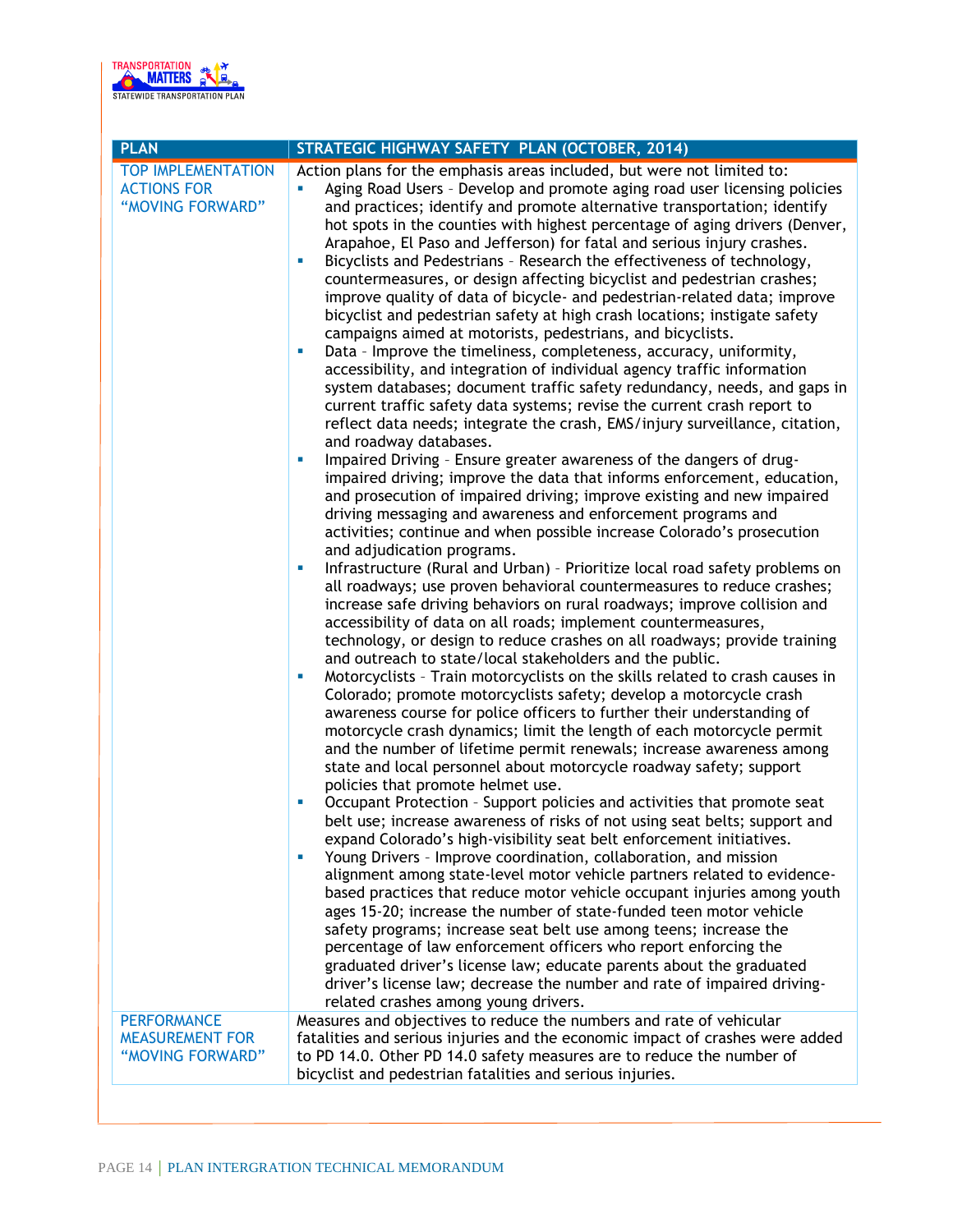

| I PLAN                | STRATEGIC HIGHWAY SAFETY PLAN (OCTOBER, 2014)                            |
|-----------------------|--------------------------------------------------------------------------|
| <b>OTHER WAYS</b>     | Data and graphics used in the Key Data Findings presentations.           |
| INTEGRATED IN THE     | Integrated as applicable into Regional Transportation Plans.<br>a mar    |
| <b>STATEWIDE PLAN</b> | Forecast needs used as part of overall Statewide Needs and Gap Analysis. |

### **Table 9: Metro Vision Regional Transportation Plan**

| <b>PLAN</b>                                                                             | DENVER REGIONAL COUNCIL OF GOVERNMENTS 2040 FISCALLY CONSTRAINED<br>REGIONAL TRANSPORTATION PLAN (FEBRUARY, 2015)                                                                                                                                                                                                                                                                                                                                                                                                                                                                                                                                                                                                                               |
|-----------------------------------------------------------------------------------------|-------------------------------------------------------------------------------------------------------------------------------------------------------------------------------------------------------------------------------------------------------------------------------------------------------------------------------------------------------------------------------------------------------------------------------------------------------------------------------------------------------------------------------------------------------------------------------------------------------------------------------------------------------------------------------------------------------------------------------------------------|
| <b>PLAN VISION</b>                                                                      | The Metro Vision 2040 Plan will:<br>Identify common values and regional priorities.<br>u,<br>Increase understanding of challenges and opportunities.<br>a,<br>Point the region in a direction.<br>ш<br>Serve as a call to action.<br>u.<br>Guide decisions.<br>$\blacksquare$<br>Support collaboration and efficient use of resources.<br>u,                                                                                                                                                                                                                                                                                                                                                                                                    |
| <b>PLAN GOALS</b>                                                                       | Goals for the 2040 Metro Vision - the framework for the 2040 RTP - will continue<br>to focus on key regional issues such as transportation and the environment. The<br>planning process also will explore two critical issues in depth: housing and<br>economic development. Detailed goals and policies for Metro Vision 2040 are<br>under development.                                                                                                                                                                                                                                                                                                                                                                                        |
| <b>ADDITIONAL KEY</b><br><b>POINTS FOR</b><br>"MOVING<br><b>FORWARD"</b>                | The RTP classifies transportation projects into two broad categories: those that<br>are regionally significant for air quality conformity purposes, and those that are<br>not. Regionally significant projects are major roadway, interchange, and rapid<br>transit projects that significantly change the capacity of the transportation<br>network.                                                                                                                                                                                                                                                                                                                                                                                           |
| <b>TOP</b><br><b>IMPLEMENTATION</b><br><b>ACTIONS FOR</b><br>"MOVING<br><b>FORWARD"</b> | Detailed project evaluation and process for roadway capacity projects and<br>$\blacksquare$<br>rapid transit projects (FasTracks and others).<br>List of fiscally constrained projects.<br>a,                                                                                                                                                                                                                                                                                                                                                                                                                                                                                                                                                   |
| <b>PERFORMANCE</b><br><b>MEASUREMENT</b><br><b>FOR "MOVING</b><br><b>FORWARD"</b>       | Performance measures are in Table 6 on p. 53. Some of the performance<br>measures in the RTP are:<br>Per capita VMT: 24.3 in 2040 (25.4 in 2015).<br>a,<br>Rail transit trips (boarding): 258,320 in 2040 (152,140 in 2015).<br>a,<br>Transit share of all daily trips: 3.4% in 2040 (2.7% in 2015).<br>$\blacksquare$<br>Transit share of all daily work trips: 7.10% in 2040 (5.8% in 2015).<br>ш<br>Share of total population with good transit-job accessibility: 63% in 2040 (53%<br>a,<br>in 2015).<br>Share of population in low-income or minority areas with good transit-job<br>a.<br>accessibility: 77% in 2040 (69% in 2015).<br>Percent of VMT in severe congestion: 18.7% in 2040 (13.1% in 2015).<br>$\mathcal{L}_{\mathcal{A}}$ |
| <b>OTHER WAYS</b><br><b>INTEGRATED IN</b><br><b>THE STATEWIDE</b><br><b>PLAN</b>        | Integration by incorporation into SWP now that 2040 RTP is adopted.<br>a,                                                                                                                                                                                                                                                                                                                                                                                                                                                                                                                                                                                                                                                                       |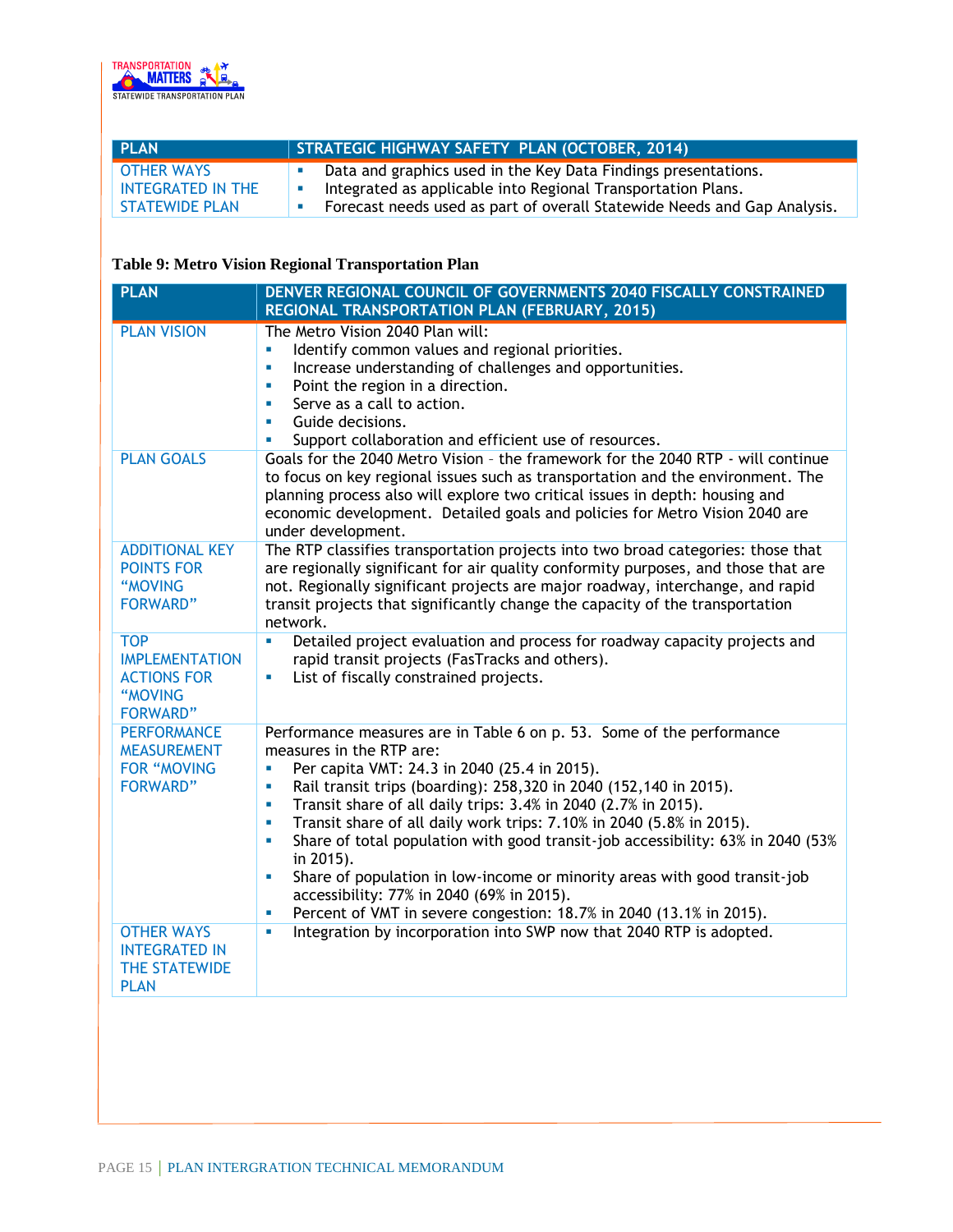

### **Table 10: Grand Valley 2040 Regional Transportation Plan**

| <b>PLAN</b>                                                           | <b>GRAND VALLEY 2040 REGIONAL TRANSPORTATION PLAN (DECEMBER, 2015)</b>                                                                                                                                                                                                                                                                                                                                                                                                                                                                                                                                                                                                                                                                                                                                                                                                                                                                                                                                                                                                                                                                                                                                                                                                                                                                                                                                                                                                                                                                                                                                                                                                                              |
|-----------------------------------------------------------------------|-----------------------------------------------------------------------------------------------------------------------------------------------------------------------------------------------------------------------------------------------------------------------------------------------------------------------------------------------------------------------------------------------------------------------------------------------------------------------------------------------------------------------------------------------------------------------------------------------------------------------------------------------------------------------------------------------------------------------------------------------------------------------------------------------------------------------------------------------------------------------------------------------------------------------------------------------------------------------------------------------------------------------------------------------------------------------------------------------------------------------------------------------------------------------------------------------------------------------------------------------------------------------------------------------------------------------------------------------------------------------------------------------------------------------------------------------------------------------------------------------------------------------------------------------------------------------------------------------------------------------------------------------------------------------------------------------------|
| <b>PLAN VISION</b>                                                    | The vision encompasses key messages heard during the 2040 planning process:<br>Build multimodal systems that enable people to easily travel from work to<br>u,<br>home or to readily transfer from bike to bus.<br>Maintain what we have before adding new capacity.<br>ш<br>Support quality community growth.<br>ш                                                                                                                                                                                                                                                                                                                                                                                                                                                                                                                                                                                                                                                                                                                                                                                                                                                                                                                                                                                                                                                                                                                                                                                                                                                                                                                                                                                 |
| <b>PLAN GOALS</b>                                                     | In support of the vision, the following 2040 RTP Goals were adopted:<br>Improving roadway SAFETY for all travelers.<br><b>I</b><br>MAINTAINING the existing transportation system.<br>×<br>Linking communities through an EFFICIENT multimodal transportation<br>ш<br>network.<br>Increasing bike and pedestrian MOBILITY and expanding transit options.<br>×<br>Promoting ECONOMIC competitiveness.<br>×<br>Creating QUALITY communities, providing access to recreation, and<br>ш<br>encouraging healthy lifestyle choices.<br>Encouraging regional LEADERSHIP and cooperation.<br>U,                                                                                                                                                                                                                                                                                                                                                                                                                                                                                                                                                                                                                                                                                                                                                                                                                                                                                                                                                                                                                                                                                                             |
| <b>ADDITIONAL KEY</b><br><b>POINTS FOR "MOVING</b><br><b>FORWARD"</b> | 2040 transportation investment priorities are in this order:<br>Maintaining existing roadways and bridges.<br>ш<br>Expanding cycling and walking options.<br>u,<br>Enhancing public transportation and transit options.<br>u,<br>Improving air, rail, and truck freight movement.<br>ш<br>Adding new roadways and lane capacity.<br>ш                                                                                                                                                                                                                                                                                                                                                                                                                                                                                                                                                                                                                                                                                                                                                                                                                                                                                                                                                                                                                                                                                                                                                                                                                                                                                                                                                               |
| <b>TOP IMPLEMENTATION</b><br><b>ACTIONS FOR</b><br>"MOVING FORWARD"   | The GV MPO RTP proposes using the performance objectives below to evaluate<br>regional investment programs, individual project or packages of projects, or<br>strategies. As final guidance on MAP-21 becomes available, GV MPO will<br>establish regionally appropriate objectives, or targets, or continue to support<br>state targets.                                                                                                                                                                                                                                                                                                                                                                                                                                                                                                                                                                                                                                                                                                                                                                                                                                                                                                                                                                                                                                                                                                                                                                                                                                                                                                                                                           |
| <b>PERFORMANCE</b><br><b>MEASUREMENT FOR</b><br>"MOVING FORWARD"      | Grand Valley MPO uses CDOT performance measures as a basis. These are the<br>GV MPO performance objectives:<br>Safety: 0.94 regional fatality rate per 100 million vehicle miles traveled<br>u,<br>(VMT); 6.5 regional serious injuries per 100 million VMT; 2.6 five-year<br>average annual reduction in fatalities; 6.8 five-year average annual<br>reduction in serious injuries; 0.8 five-year average annual increase in<br>pedestrian and cyclist fatalities and serious injury crashes.<br>Infrastructure Condition: 63% of regional on-system road surfaces are<br>ш<br>rated High/Moderate Drivability Life; 99% of regional bridges have a deck<br>rating that is not structurally deficient. Transit: 55% of vehicles in the<br>Grand Valley Transit (GVT) fleet are currently in fair, good, or excellent<br>condition. Draft asset management plan is in place.<br>Congestion Reduction: 5.4 minutes of delay per traveler, per day. GVT<br><b>I</b><br>draft asset management plan in place. Transit: 8% five-year average<br>annual increase in annual fixed route ridership on GVT.<br>System Reliability: More than 1.25 average Planning Time Index (PTI) for<br>ш<br>regional interstate system.<br>Freight Movement and Economic Vitality: Annual average daily truck<br>ш<br>travel on regional roadways.<br>Environmental Sustainability: 19% of school children walk, run, or bike to<br>ш<br>school at least one day a week; 4.8% of workers commute to work by<br>biking or walking; 75% of residents report that neighborhood sidewalks are<br>safe to walk, run, or bike.<br>Reduced Project Delays: 40% of projects identified in 2035 RTP have been<br>u,<br>acted on. |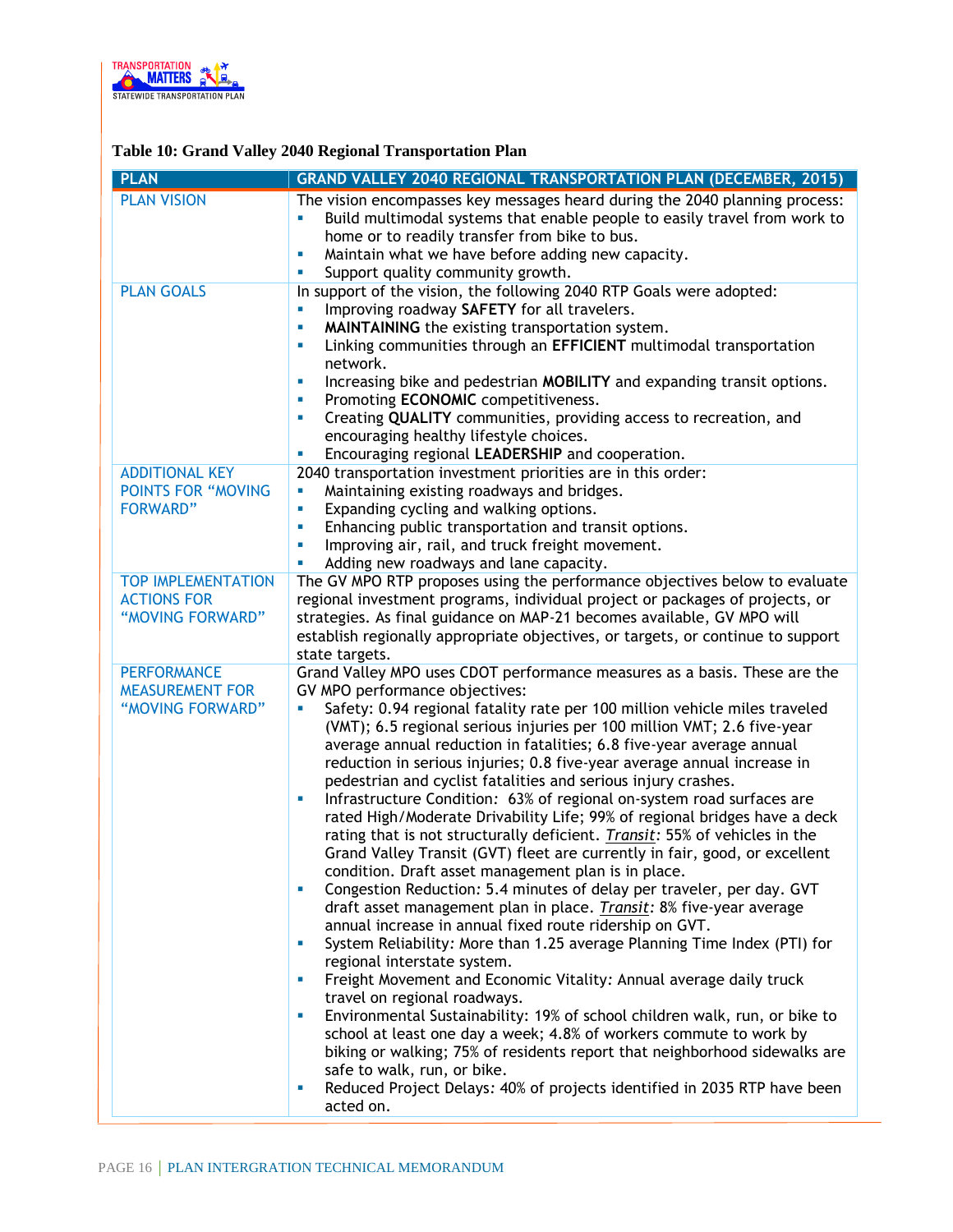

| <b>PLAN</b>                            | $\mid$ GRAND VALLEY 2040 REGIONAL TRANSPORTATION PLAN (DECEMBER, 2015) $\mid$ |
|----------------------------------------|-------------------------------------------------------------------------------|
| <b>OTHER WAYS</b><br>INTEGRATED IN THE | Integration by incorporation now that the Grand Valley RTP is adopted.        |
| <b>STATEWIDE PLAN</b>                  |                                                                               |

### **Table 11: North Front Range 2040 Regional Transportation Plan**

| <b>PLAN</b>                                                            | NORTH FRONT RANGE 2040 REGIONAL TRANSPORTATION PLAN<br>(ANTICIPATED COMPLETION BY FALL 2015)                                                                                                                                                                                                                                                                                                                                                                                                                                                                                                                                                                                                                                                                                                                                                                                                                                                                                                                                                                                                                                                   |
|------------------------------------------------------------------------|------------------------------------------------------------------------------------------------------------------------------------------------------------------------------------------------------------------------------------------------------------------------------------------------------------------------------------------------------------------------------------------------------------------------------------------------------------------------------------------------------------------------------------------------------------------------------------------------------------------------------------------------------------------------------------------------------------------------------------------------------------------------------------------------------------------------------------------------------------------------------------------------------------------------------------------------------------------------------------------------------------------------------------------------------------------------------------------------------------------------------------------------|
| <b>PLAN VISION</b>                                                     | Value Statement:<br>We seek to provide a multi-modal transportation system that is safe, as well<br>as socially and environmentally sensitive for all users that protects and<br>enhances the region's quality of life and economic vitality.                                                                                                                                                                                                                                                                                                                                                                                                                                                                                                                                                                                                                                                                                                                                                                                                                                                                                                  |
| <b>PLAN GOALS</b>                                                      | Economic Development/Quality of Life: Foster a transportation system<br>a,<br>that supports economic development and improves resident' quality of<br>life.<br>Mobility: Provide a transportation system that moves people and goods<br>$\blacksquare$<br>safely, efficiently, and reliably.<br>Multi-modal: Provide a multi-modal transportation system that improves<br>Ű.<br>accessibility and transportation system continuity.<br>Operations: Optimize operations of transportation facilities.<br>ш                                                                                                                                                                                                                                                                                                                                                                                                                                                                                                                                                                                                                                      |
| <b>ADDITIONAL KEY</b><br><b>POINTS FOR "MOVING</b><br><b>FORWARD"</b>  | Not available.                                                                                                                                                                                                                                                                                                                                                                                                                                                                                                                                                                                                                                                                                                                                                                                                                                                                                                                                                                                                                                                                                                                                 |
| <b>TOP IMPLEMENTATION</b><br><b>ACTIONS FOR</b><br>"MOVING FORWARD"    | Not available.                                                                                                                                                                                                                                                                                                                                                                                                                                                                                                                                                                                                                                                                                                                                                                                                                                                                                                                                                                                                                                                                                                                                 |
| <b>PERFORMANCE</b><br><b>MEASUREMENT FOR</b><br>"MOVING FORWARD"       | Four-year performance measures and targets:<br>Air quality conformity tests on plans and programs - passes conformity<br>a,<br>Number of facility samples with poor surface condition - reduce by 1%<br>u,<br>Bridges with a sufficiency rating below 50.0 - less than 5% of bridges<br>$\blacksquare$<br>Five-year rolling average of injury and fatal crashes - no increase in<br>a,<br>crashes<br>Regionally significant congested corridors with a travel time index of 2.5<br>ш<br>time or less than free flow - maintain at least 80%<br>Population and essential destinations within para-transit and demand<br>a,<br>response service area within the MPO boundary - at least 85%<br>Non-motorized facilities per capita - increase by at least 2%<br>u,<br>Fixed-route revenue hours per capita within service areas - increase by<br>ш<br>30%<br>Transit service vehicles within useful life parameters established by FTA -<br>$\mathbf{u}$<br>maintain 75%<br>VMT growth per capita - change in VMT should not exceed change in<br>ш<br>population<br>Fixed-route ridership per capita within service areas - increase by 10%<br>ш |
| <b>OTHER WAYS</b><br><b>INTEGRATED IN THE</b><br><b>STATEWIDE PLAN</b> | Integration by incorporation once the North Front Range RTP is adopted.<br>a,                                                                                                                                                                                                                                                                                                                                                                                                                                                                                                                                                                                                                                                                                                                                                                                                                                                                                                                                                                                                                                                                  |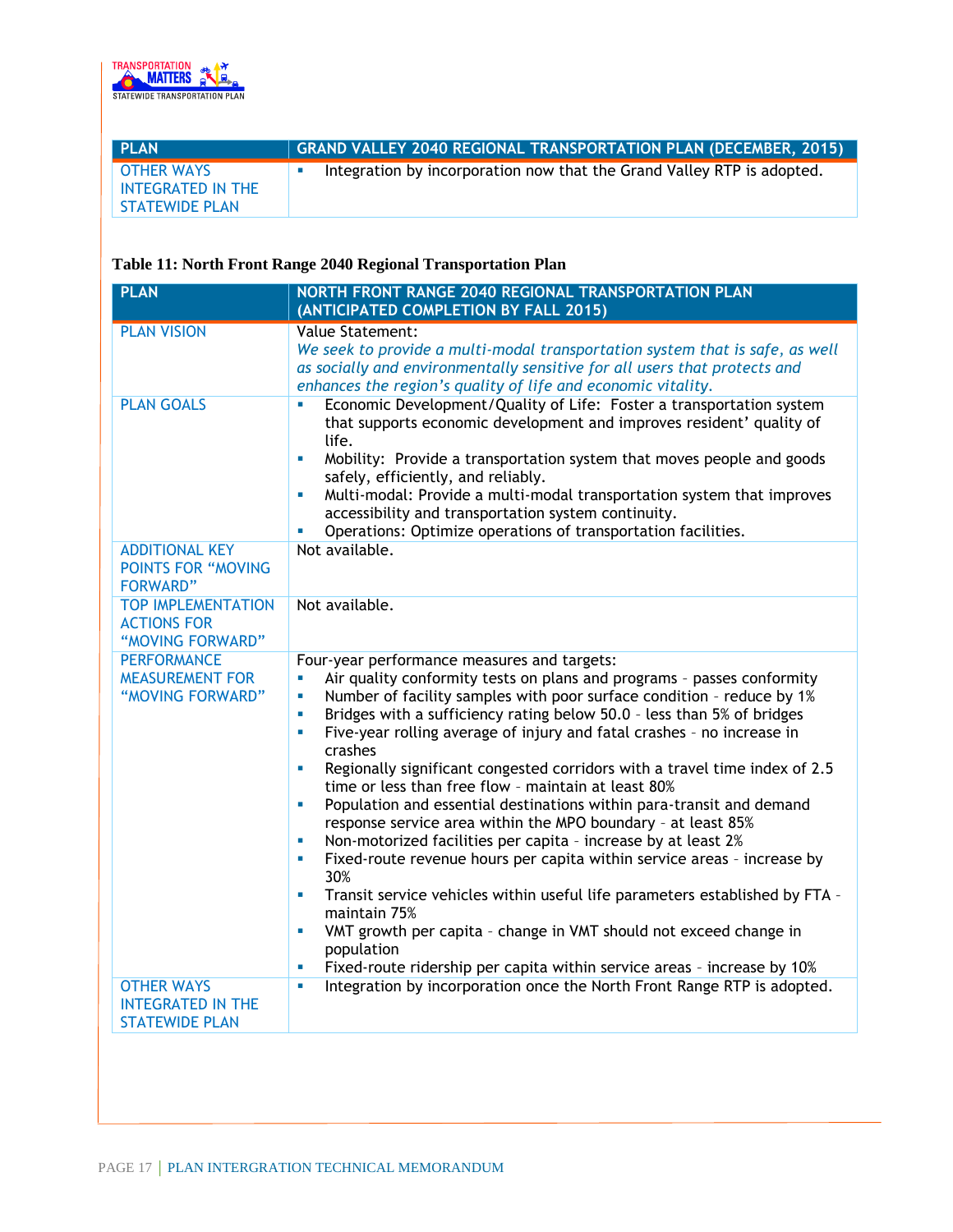

### **Table 12: Pikes Peak 2040 Moving Forward Plan**

| <b>PLAN</b>                                                                                                                                  | PIKES PEAK AREA COUNCIL OF GOVERNMENTS (MAY, 2015)                                                                                                                                                                                                                                                                                                                                                                                                                                                                                                                                                                                                                                                                                                                                                                                                                                                                                                                                                                                                                                                                                                                                                                                                                                                                                                                                                                                                                                                                                                                                                                                                                      |
|----------------------------------------------------------------------------------------------------------------------------------------------|-------------------------------------------------------------------------------------------------------------------------------------------------------------------------------------------------------------------------------------------------------------------------------------------------------------------------------------------------------------------------------------------------------------------------------------------------------------------------------------------------------------------------------------------------------------------------------------------------------------------------------------------------------------------------------------------------------------------------------------------------------------------------------------------------------------------------------------------------------------------------------------------------------------------------------------------------------------------------------------------------------------------------------------------------------------------------------------------------------------------------------------------------------------------------------------------------------------------------------------------------------------------------------------------------------------------------------------------------------------------------------------------------------------------------------------------------------------------------------------------------------------------------------------------------------------------------------------------------------------------------------------------------------------------------|
| <b>PLAN VISION</b>                                                                                                                           | Create a sustainable multi-modal transportation system that meets regional<br>mobility and accessibility expectations as essential elements of the Pikes Peak<br>region's quality of life. (The PPACG board agreed in November 2012 that the<br>2035 vision should become the 2040 vision.)                                                                                                                                                                                                                                                                                                                                                                                                                                                                                                                                                                                                                                                                                                                                                                                                                                                                                                                                                                                                                                                                                                                                                                                                                                                                                                                                                                             |
| <b>PLAN GOALS</b>                                                                                                                            | Maintain or improve current transportation system infrastructure<br>$\blacksquare$<br>condition.<br>Improve the operation of transportation systems and services to enhance<br>L.<br>emergency response, minimize travel times, and maximize service quality<br>of all modes of commercial and private travel throughout the region.<br>Prioritize transportation funding towards those projects/programs that<br>U,<br>have the highest life-cycle cost-effectiveness.<br>Improve system connectivity within and between modes and accessibility<br>ш<br>for everyone.<br>Improve safety for all travelers.<br>ш<br>Increase resiliency and redundancy of the transportation system.<br>×<br>Ensure transportation system investment benefits are equitably<br>ш<br>distributed to minorities, and citizens with disabilities, low incomes,<br>and/or special needs.<br>Reduce transportation-related adverse impacts to communities,<br>×<br>neighborhoods, natural environments, and areas identified for cultural<br>and/or historical preservation.<br>Improve economic vitality and freight movement in the region by<br>ш<br>enhancing the transportation system.<br>Incentivize infill in, and redevelopment of, existing communities.<br>ш<br>Improve, protect, and mitigate impacts to critical habitat and connecting<br>ш<br>corridors suitable for threatened, endangered, and imperiled species.<br>Minimize the amount of storm water runoff and transportation-associated<br>×<br>pollutants that enter the region's streams.<br>Reduce absolute regional transportation-related greenhouse gas emissions<br>ш<br>and air criteria pollutant emissions. |
| <b>ADDITIONAL KEY</b><br><b>POINTS FOR "MOVING</b><br><b>FORWARD"</b><br><b>TOP IMPLEMENTATION</b><br><b>ACTIONS FOR</b><br>"MOVING FORWARD" | The mission for the 2040 RTP is to plan multi-modal transportation facilities<br>and services that efficiently move people and goods, support economic<br>vitality, and sustain and improve the quality of life in the Pikes Peak region.<br>The 2040 RTP includes implementation guidance for maintenance,<br>operational, safety, and capacity improvements, as well as public<br>transportation, the non-motorized transportation systems, and ridesharing<br>programs.                                                                                                                                                                                                                                                                                                                                                                                                                                                                                                                                                                                                                                                                                                                                                                                                                                                                                                                                                                                                                                                                                                                                                                                              |
| <b>PERFORMANCE</b><br><b>MEASUREMENT FOR</b><br>"MOVING FORWARD"                                                                             | Performance measures have been identified for all 13 Plan Goals. The<br>performance measures, listed in the Planning Framework, were approved in<br>February 2014. See http://www.ppacg.org/library/func-startdown/1248/                                                                                                                                                                                                                                                                                                                                                                                                                                                                                                                                                                                                                                                                                                                                                                                                                                                                                                                                                                                                                                                                                                                                                                                                                                                                                                                                                                                                                                                |
| <b>OTHER WAYS</b><br><b>INTEGRATED IN THE</b><br><b>STATEWIDE PLAN</b>                                                                       | Integration by incorporation once Pikes Pike 2040 Moving Forward RTP is<br>u.<br>adopted.                                                                                                                                                                                                                                                                                                                                                                                                                                                                                                                                                                                                                                                                                                                                                                                                                                                                                                                                                                                                                                                                                                                                                                                                                                                                                                                                                                                                                                                                                                                                                                               |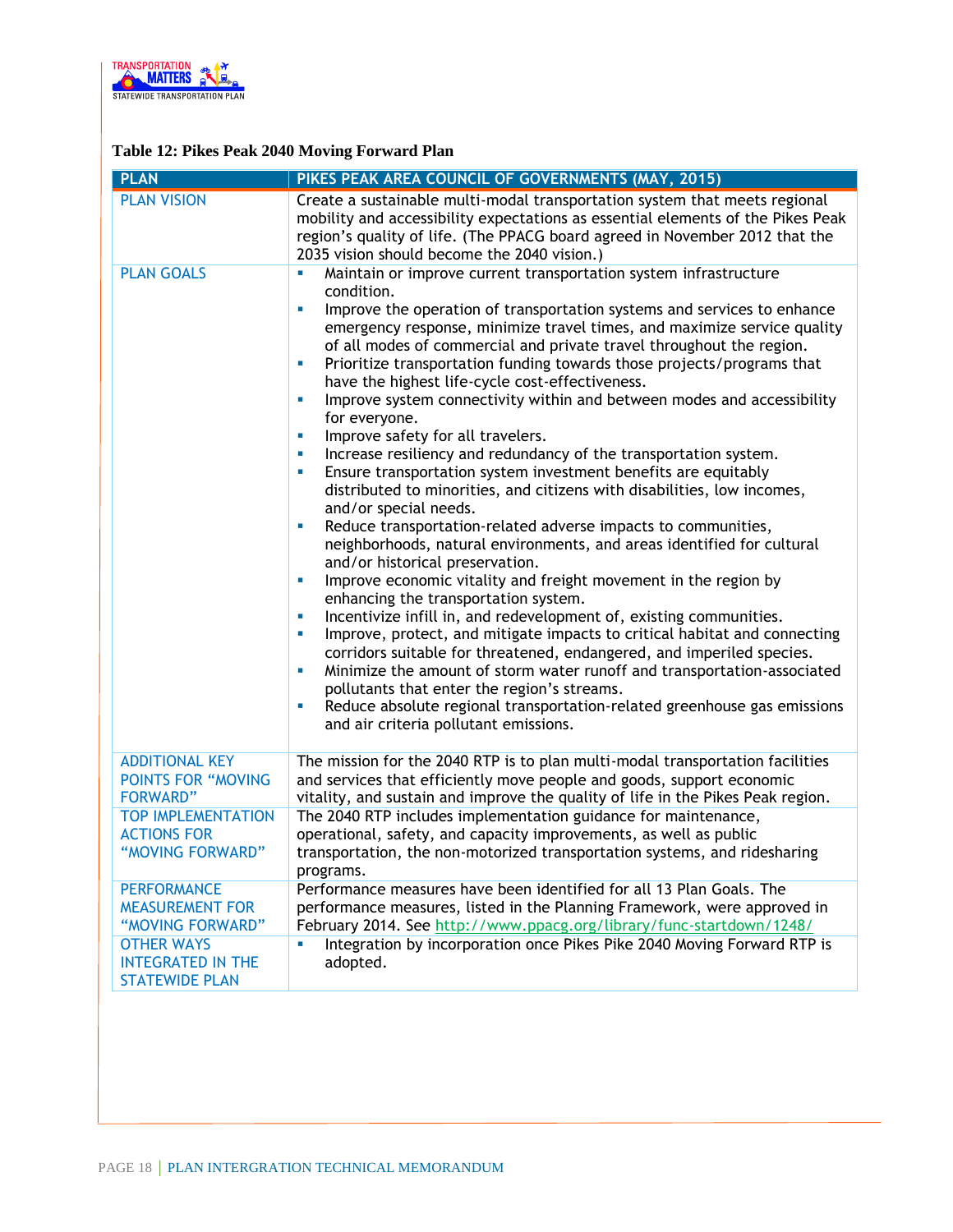

### **Table 13: Pueblo Area Long Range Transportation Plan**

| <b>PLAN</b>                                                            | PUEBLO AREA COUNCIL OF GOVERNMENTS (ANTICIPATED COMPLETION BY<br><b>JULY, 2015)</b>                                                                                                                                                                                                                                                                                                                                                                                                                                                                                                                                                                                                                                                    |
|------------------------------------------------------------------------|----------------------------------------------------------------------------------------------------------------------------------------------------------------------------------------------------------------------------------------------------------------------------------------------------------------------------------------------------------------------------------------------------------------------------------------------------------------------------------------------------------------------------------------------------------------------------------------------------------------------------------------------------------------------------------------------------------------------------------------|
| <b>PLAN VISION</b>                                                     | 2035 LRTP Vision: The Pueblo Area Regional Transportation Vision provides for<br>a well-integrated multimodal transportation system that serves individual,<br>local, regional, state, and national needs to support the continued<br>development of a quality community with sustainable growth, economic<br>vitality, and adequate mobility options. This Vision is supported by four goals<br>that together form the basis for the proposed projects and programs of the<br>Long Range Plan.                                                                                                                                                                                                                                        |
| <b>PLAN GOALS</b>                                                      | 2035 LRTP Goals:<br>Mobility: Plan, develop, and maintain a safe and efficient transportation<br>system to preserve and enhance the present and future mobility needs of<br>the Pueblo Region.<br>Livability: Balance the mobility needs of the community with the<br>community objective of creating a livable human and natural<br>environment. Plan and develop transportation along with land use<br>planning activities.<br>Intermodalism: Encourage the use of transportation modes other than the<br>×<br>single-occupant automobile. Focus on developing facilities that link modes<br>together.<br>Strategic Planning: Implement and maintain the planned transportation<br>system in a coordinated and cost-effective manner |
| <b>ADDITIONAL KEY</b><br><b>POINTS FOR "MOVING</b><br><b>FORWARD"</b>  | Not available.                                                                                                                                                                                                                                                                                                                                                                                                                                                                                                                                                                                                                                                                                                                         |
| <b>TOP IMPLEMENTATION</b><br><b>ACTIONS FOR</b><br>"MOVING FORWARD"    | Not available.                                                                                                                                                                                                                                                                                                                                                                                                                                                                                                                                                                                                                                                                                                                         |
| <b>PERFORMANCE</b><br><b>MEASUREMENT FOR</b><br>"MOVING FORWARD"       | Not available.                                                                                                                                                                                                                                                                                                                                                                                                                                                                                                                                                                                                                                                                                                                         |
| <b>OTHER WAYS</b><br><b>INTEGRATED IN THE</b><br><b>STATEWIDE PLAN</b> | Integration by incorporation once MPO LRTP is adopted.<br>×                                                                                                                                                                                                                                                                                                                                                                                                                                                                                                                                                                                                                                                                            |